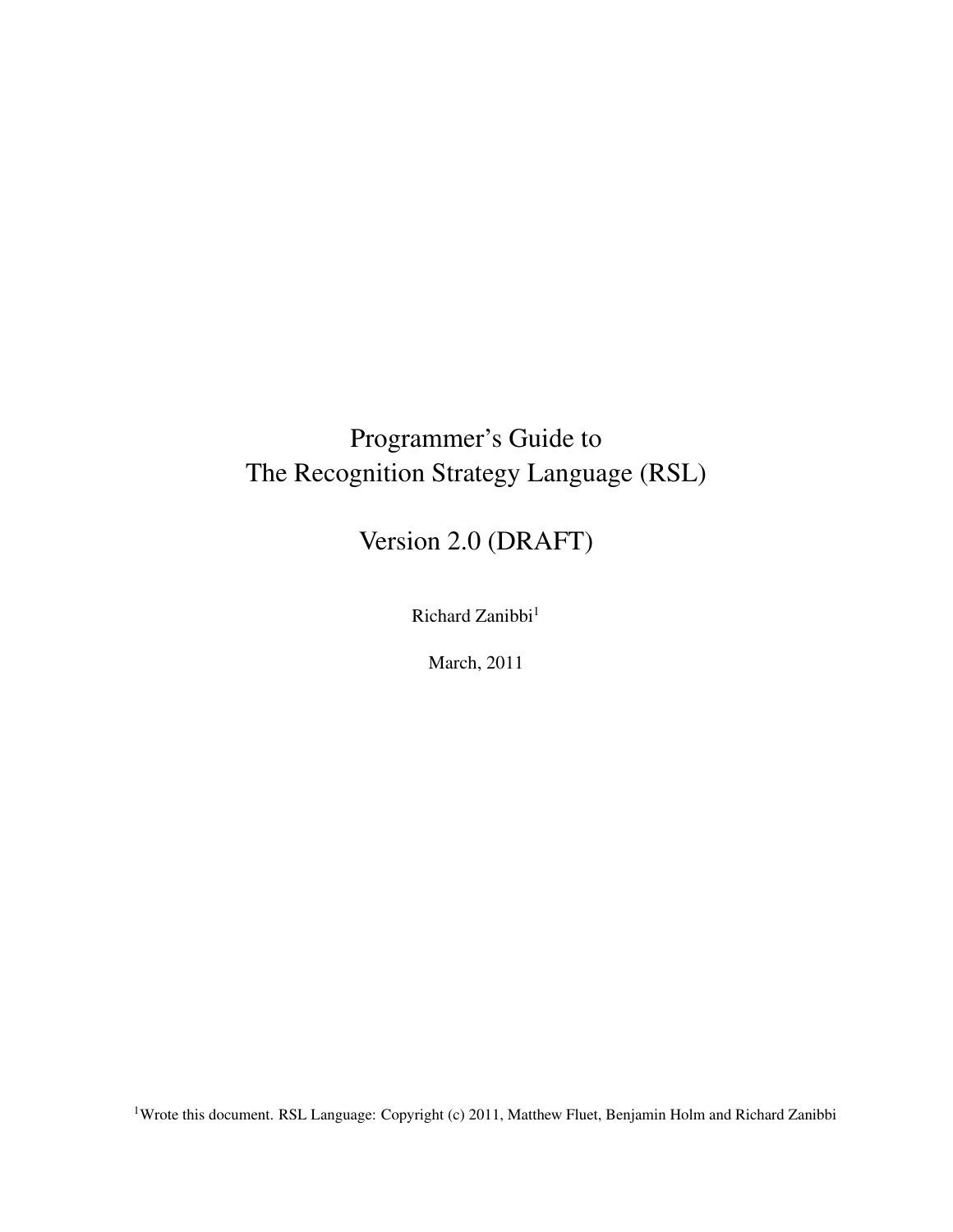## Note on the History of RSL

The first version of RSL was designed and developed by Richard Zanibbi, Dorothea Blostein and James R. Cordy at Queen's University, Kingston, Canada in 2004. This document summarizes the re-design and re-implementation of RSL produced at the Rochester Institute of Technology by Matthew Fluet, Ben Holm and Richard Zanibbi during 2010-2011.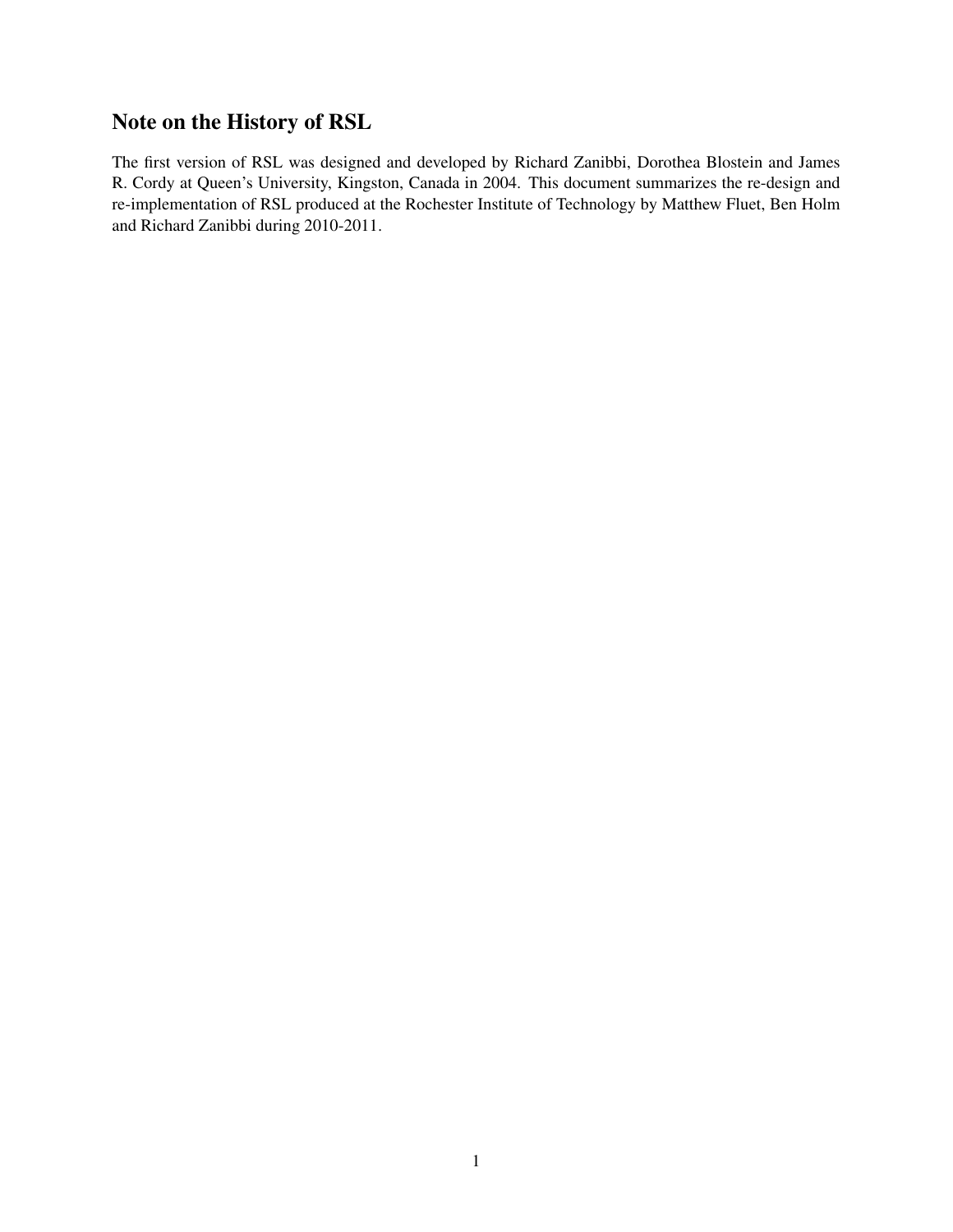# **Contents**

| 1                       |     | <b>The Recognition Strategy Language</b>                                           | 3              |
|-------------------------|-----|------------------------------------------------------------------------------------|----------------|
|                         | 1.1 |                                                                                    | $\overline{4}$ |
|                         | 1.2 |                                                                                    | 6              |
|                         | 1.3 |                                                                                    | $\overline{7}$ |
|                         |     | 1.3.1                                                                              | $\overline{7}$ |
|                         |     | 1.3.2                                                                              | $\overline{7}$ |
| $\overline{2}$          |     | Data Model                                                                         | 13             |
|                         | 2.1 |                                                                                    | 13             |
|                         |     | 2.1.1                                                                              | 13             |
|                         |     | Hash-Consing, Interpretations, Interpretation Sets, and program-types.sml<br>2.1.2 | 13             |
|                         |     | 2.1.3                                                                              | 15             |
|                         |     | 2.1.4                                                                              | 15             |
|                         | 2.2 |                                                                                    | 16             |
|                         | 2.3 |                                                                                    | 17             |
|                         |     | 2.3.1                                                                              | 17             |
|                         |     | 2.3.2                                                                              | 18             |
|                         |     | 2.3.3                                                                              | 18             |
| 3                       |     | <b>RSL Syntax and Operations</b>                                                   | 20             |
|                         | 3.1 |                                                                                    | 20             |
|                         | 3.2 |                                                                                    | 21             |
|                         |     | 3.2.1                                                                              | 21             |
|                         | 3.3 |                                                                                    | 21             |
|                         |     | 3.3.1                                                                              | 22             |
|                         |     | 3.3.2                                                                              | 22             |
|                         |     | 3.3.3                                                                              | 22             |
|                         | 3.4 |                                                                                    | 22             |
|                         |     | 3.4.1                                                                              |                |
|                         |     | 3.4.2                                                                              |                |
| $\overline{\mathbf{4}}$ |     | <b>Pre-Processing and the RSL Compiler</b>                                         | 26             |
|                         | 4.1 |                                                                                    | 26             |
|                         | 4.2 |                                                                                    |                |
|                         | 4.3 |                                                                                    | 27             |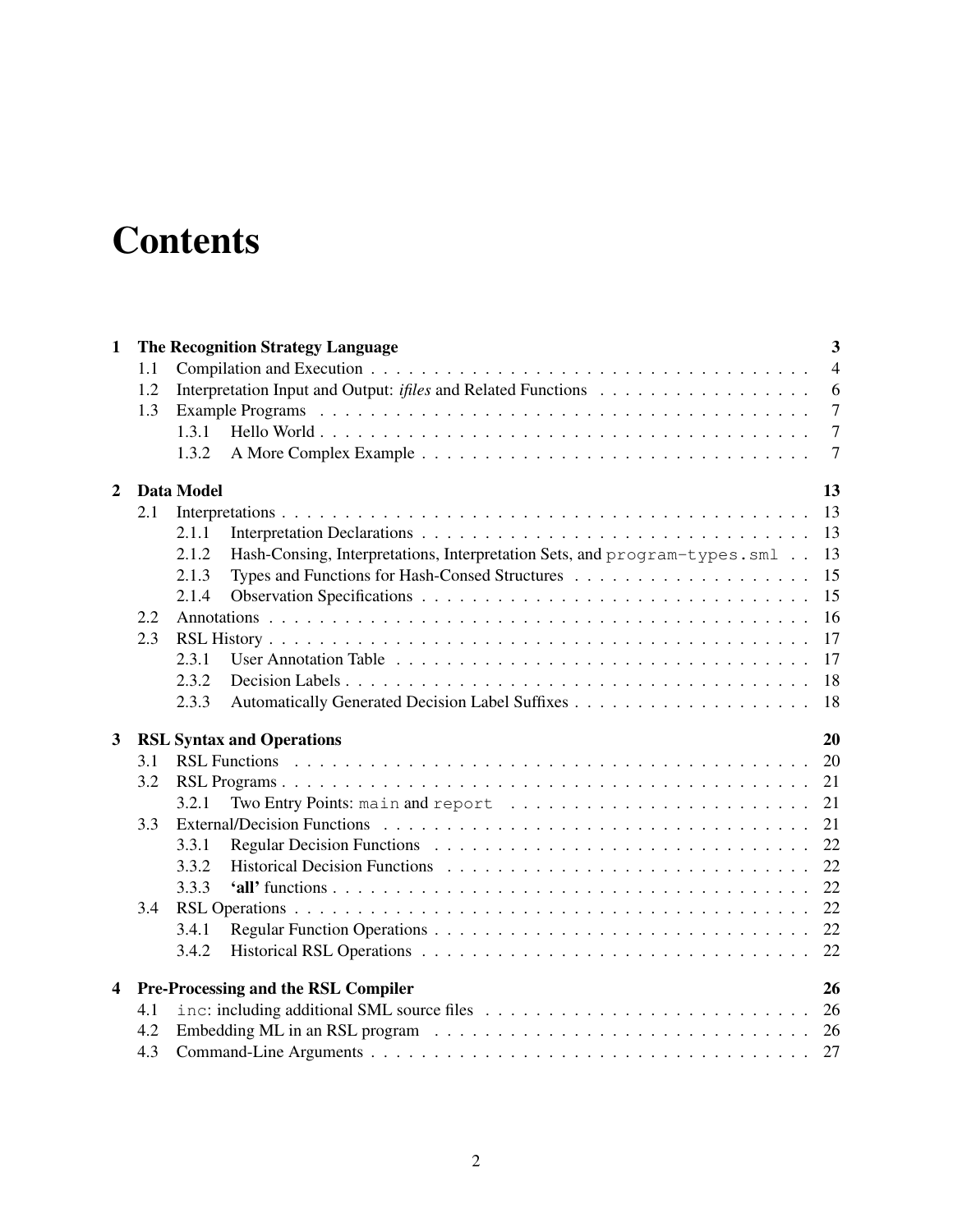## Chapter 1

# The Recognition Strategy Language

The Recognition Strategy Language (RSL) is a domain-specific language for pattern recognition. It is implemented through translation and compilation in Standard ML (SML) using the MLton whole-program optimizing compiler. This document summarizes the second version of RSL, which is a complete re-design of the original language. This document summarizes the key features and use of the language from the programmer's perspective.

Pattern recognition applications include computer vision, speech recognition, time series analysis, and many others. RSL was designed from the viewpoint that pattern recognition algorithms may be most easily understood in terms of the decisions they make, and that they should therefore be defined in terms of decision sequences. Generally speaking, given some data such as an image, these decisions are generally answers to one or more of the following questions:

- 1. Where are the objects of *this* type? (Segmentation)
- 2. What are the type(s) of *these* objects? (Classification)
- 3. How are *these* objects of *these* types structured? (Parsing (relating objects))

For non-trivial applications, these questions are often easy to pose but difficult to answer. For example, it is easy to ask, 'Where are the faces in this image?', but face recognition is not a solved problem in the general case. However, if we refine our question just a little bit, instead asking: 'Where are the *bounding boxes* that contain faces in this image?', the set of possible answers is well-defined and finite (though large). RSL is designed to make it easy to express recognition decisions, and to change the functions that make decisions. We refer to this as *decision-based specification* of recognition algorithms.

In the list of recognition questions above, we see that one must define a set of locations in the data before they can be classified, that defining a set of (meaningful) locations requires a decision about the class of objects sought after, and that relating (parsing) locations requires a set of locations with assumed types. In addition, current information about structure (parsing) can be used to constrain the location and types of objects. Machine-learning techniques may also be used to jointly optimize a group of decisions. Using our face detection example, we might repeat a process of defining a set of candidate face rectangle locations, and repeatedly change these to maximize the probability that each of the final set of rectangles contains a single face, and that the region outside these boxes does not contain a face. To do this effectively, one needs to address the following additional question:

4. Which is the best value for *this/these* decision model parameter(s)? (Machine Learning)

The often complex functions that make decisions are defined separately from the main RSL program. These decision functions may be defined using different programming languages. For example, decisions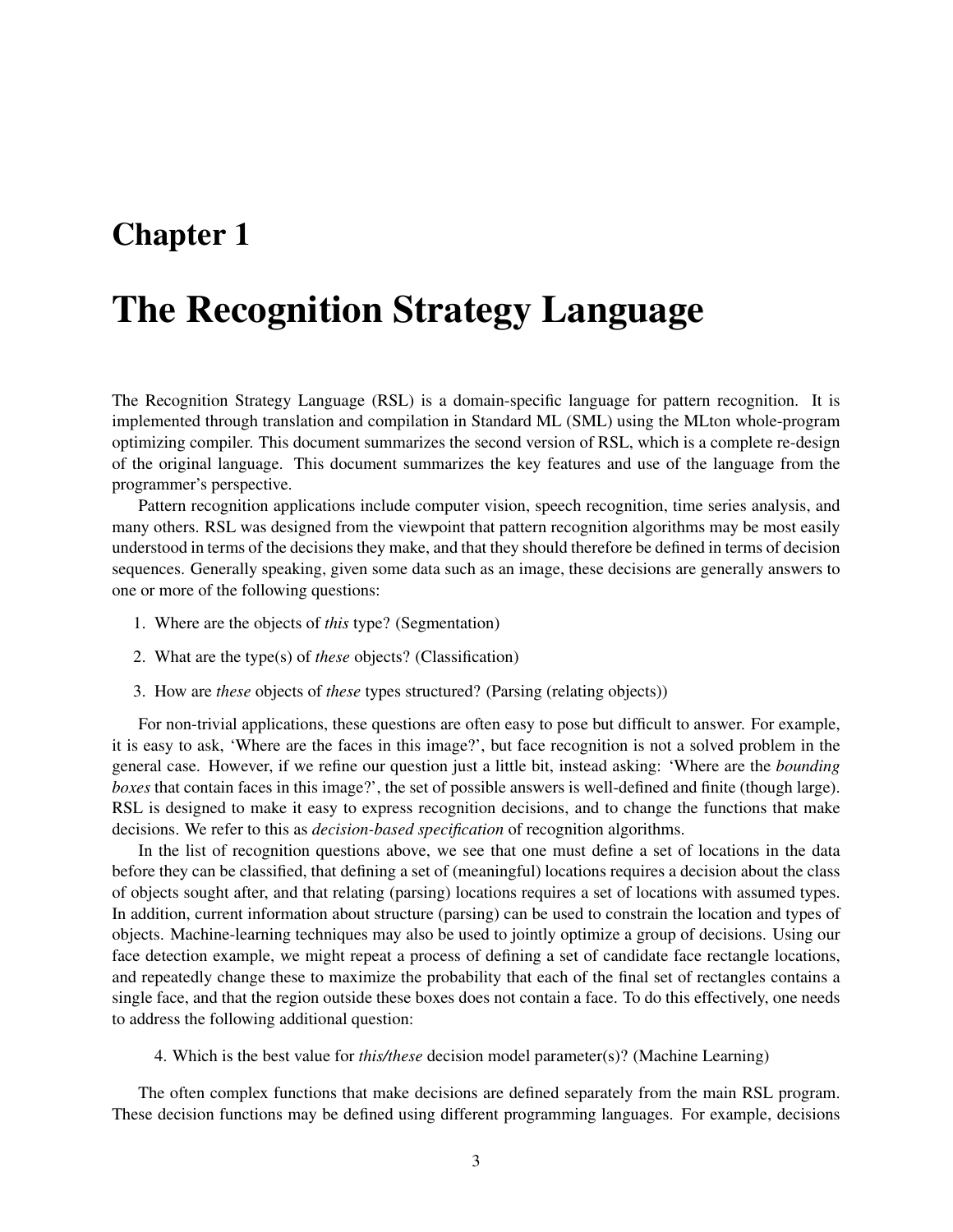based on logical inference might be expressed in Prolog, and decisions requiring image processing might be expressed using Matlab, or C using the OpenCV library. These 'external' decision functions are functions in the host language (Standard ML), which then interface with the other languages using the ML Foreign Function Interface (FFI) or system calls. The current RSL implementation makes use of the FFI provided by the MLton compiler. RSL makes it easy to express mapping a decision or output function over the current set of interpretations, making it easier to create evaluation data, visualizations, or other useful information. The re-implementation of RSL in ML allows decision functions to be implemented in a concise functional style, with support for higher-order functions and automatic type inference (provided by SML, which is strictly typed).

In addition to decision-based specification, another central feature of RSL is the automatic creation of a history of the decisions made by a program, along with the ability to query this history. This makes it possible to determine exactly which decisions select correct and incorrect alternatives (in our example, bounding boxes for faces), and at what point(s) in the program's execution. It also makes it possible to evaluate the set of generated hypotheses within an RSL program, such as using the recall and precision of this set (known as the *historical* recall and precision of generated hypotheses).

The revised RSL also permits annotations for decision to be recored in the history, and then observed after the decision-making portion of an RSL program is complete. This is an important change, as it allows the output of arbitrary computations to be stored separately from the interpretation data, without being available to the decision process itself.

The remainder of this document briefly summarizes the use and key features of RSL.

### 1.1 Compilation and Execution

Figure 1.1 illustrates how RSL programs are compiled and executed using the rslc program. rslc is itself a script which calls the RSL Parser (rslp, a TXL program), followed by the MLton Standard ML Compiler. MLton is a whole-program optimizing compiler that produces efficient executables. Invoking rslc without arguments produces the following:

```
RSL Parser -> MLton Compiler script
Copyright (c) 2010,2011
Usage: rslc [-v] <program.rsl> [mlton-compilation-flags] [.o/.c libs]
-v: generate verbose output (.dot graph file, .data output file)
NOTE: compiler flags and .o/.c libraries may be intermixed.
      It is assumed that compiler flags do not have .o/.c
      files as values.
```
At compile time, the user provides an .rsl program (program.rsl in Figure 1.1) which may include one or more Standard ML files containing decision functions ( decFunctions.sml in Figure 1.1). Any compiled C library files invoked by decision functions to the RSL compiler must be passed to  $rslc$ , which simply passes them on to the MLton compiler.

Given an .rsl program, the RSL parser (rslp, implemented in the TXL language) generates files for interpretation types and operations (shown as program-types.sml), the SML translation of the RSL program (program.sml), and a MLton build file (program.mlb). An additional file with the extension .lsrl is produced for reference (this is a modified version of the user's program), but not used during compilation with MLton.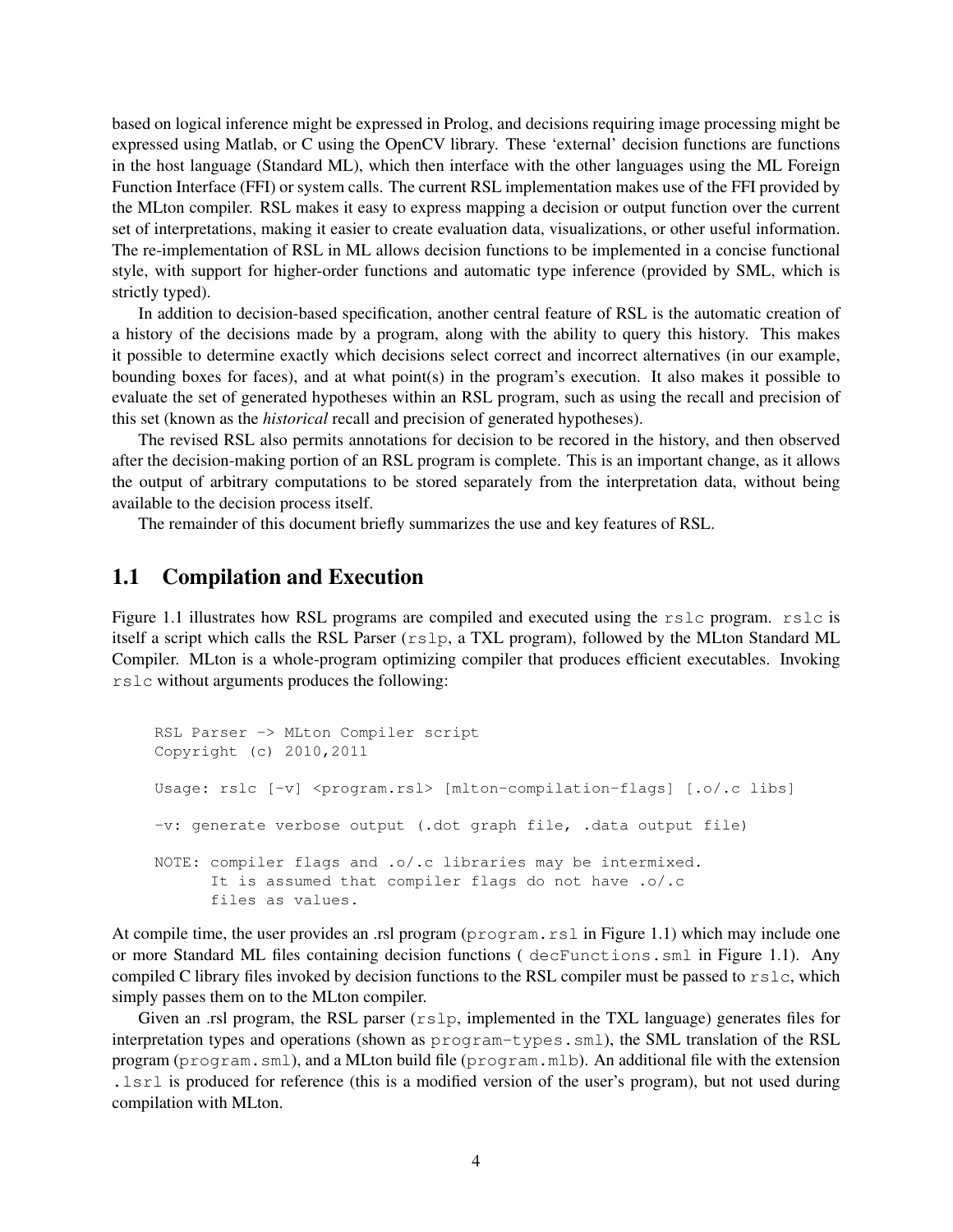

(a) RSL Program Compilation. Inputs and outputs are shown using solid liners; file dependencies are shown using dashed lines. program.lrsl is an annotated RSL file produced before generating .sml code, and is produced for reference only. Objects files for compiled C programs may be passed to MLton (their use requires the MLton Foreign Function Interface). The rslc program invokes both rslp and MLton.



(b) RSL Program Execution. An *interpretation file* (textfile in a format defined by the programmer) may be passed on the standard input, and if provided will define the initial set of interpretations for the program (otherwise an empty set is used). If rslc is invoked using the -v option, then in addition to text sent to the standard output (e.g. from print statements), snapshots of the execution traces at the end of the main() and report() functions are produced.

Figure 1.1: RSL Program Compilation and Execution

For the main RSL program, The main program translation maps RSL functions to ML functions, and RSL operations to operations in Abstract Syntax Tree (AST) nodes, and performs some context-sensitive syntax checking for the RSL program (e.g. insuring that 'reporting' operations are not used in the main program). The output executable is produced by compiling the generated SML files with the RSL Core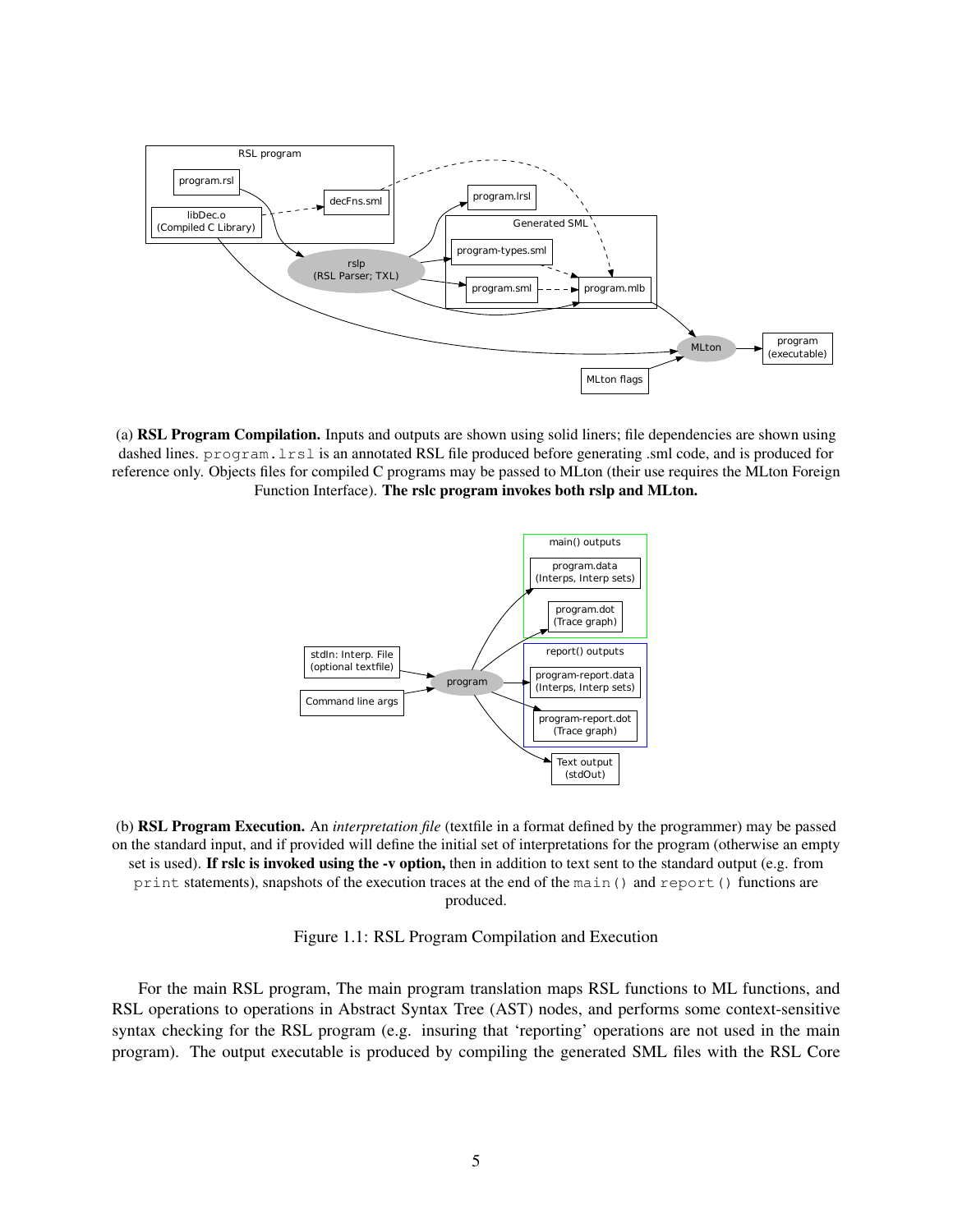library, which includes code for interpreting the generated  $ASTs<sup>1</sup>$ 

An executable RSL program may be used with different input files, called *interpretation files* or *i*files for short, that contain zero or more interpretations of the data to be recognized in the RSL program. These files are simply a list of interpretations, where individual interpretations are in a format specified by the programmer. A detailed description of interpretation files are provided below in Section 1.2. Running an interpretation file through an RSL program produces data on the standard output. If rslc is run with the -v (verbose) option, then the execution will also produce files summarizing the execution trace after the main() function has completed, and after the report() function has completed. These output files are produced only if the main() or report() functions are defined.

A Note on Sharing ifiles Between RSL Programs: An RSL program may use an ifile produced by another RSL program, provided that the interpretation type definitions are the same. This allows RSL programs to be built up from smaller programs, or for RSL programs to be broken up into a set of smaller programs that can be chained together.

### 1.2 Interpretation Input and Output: *ifiles* and Related Functions

An interpretation file, or *ifile* is a text file representing a set of interpretations in a list. The format is very simple, containing:

- The number of interpretations (first line)
- *•* For each interpretation:

[ Interp *(number)* ] ((( Interp. data in programmer-defined format ))) *blank line*

Here is a simple interpretation file, containing three interpretations, with interpretations represented by a single integer:

```
3
[Interp 1]
\circ[Interp 2]
11
[Interp 3]
13
```
Note that RSL programs can automatically generate the number of interpretations, interpretation headings, and invoke user functions to write an interpretation file such as the one shown above. Users may also manually create or modify ifiles on their own (e.g. to quickly generate test cases, or try different inputs for a given RSL program).

Figure 1.2 lists the functions used in RSL to read and write ifiles (each has a default definition in rsl/trunk/rsl parser/AstTraceExec.sml that has no effect). The streamToInterp function is used to read interpretations below the "[Interp *number*]" headings from ifiles passed on the Standard

<sup>&</sup>lt;sup>1</sup>dependencies on the Core RSL library (implemented in SML) are not shown in Figure 1.1. The set of RSL Core library files may be found by looking at the *.mlb* file generated by the RSL parser  $(rslp)$ .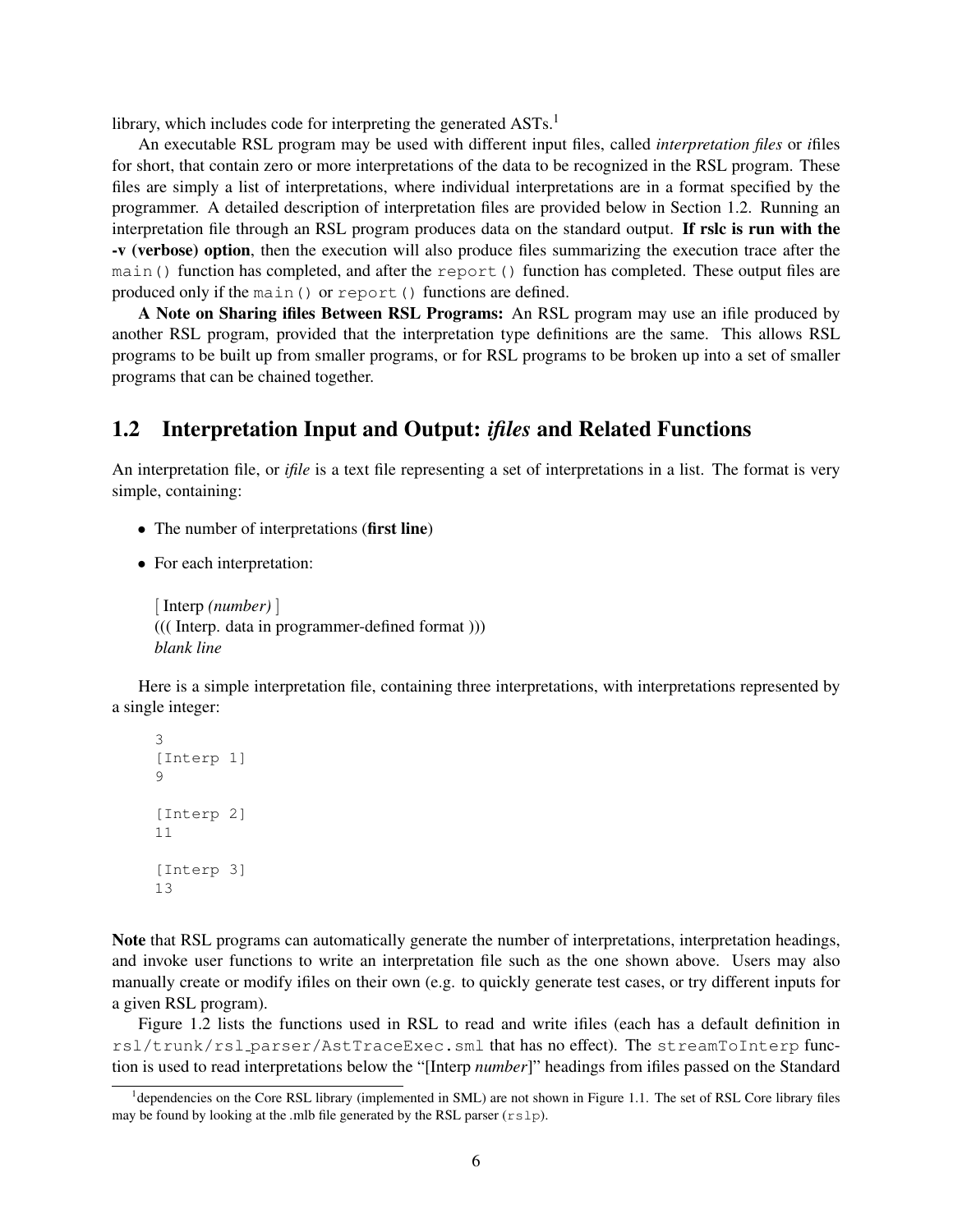| <b>FUNCTION</b>                                      | <b>PURPOSE</b>                                           |
|------------------------------------------------------|----------------------------------------------------------|
| streamToInterp:                                      | Read single interpretation from a text stream (Standard  |
| $TextIO. stream \rightarrow Types. Interp.t$         | Input or text file)                                      |
| interpToString:                                      | Create string for single (raw: Types.Interp.r) interpre- |
| Types.Interp. $r \rightarrow$ string                 | tation.                                                  |
| hcInterpToString:                                    | Create string for single (hash-consed: Types.Interp.t)   |
| Types.Interp.t $\rightarrow$ string                  | interpretation.                                          |
| annotToString:<br>Types.Annot.t $\rightarrow$ string | Create a string representing an annotation.              |

Figure 1.2: Pre-defined Interpretation Input and Output Functions. Programmers may over-ride the default implementations of these functions (e.g. in an included file decFns.sml). annotToString is used when producing output for annotations in the execution trace, but not for reading/writing interpretations.

Input, or added to the current interpretation set from a file using the add operation. The output function interpToString is used to implement the print ifile and write ifile <filename> commands, which print an interpretation file for the current set of interpretations in an RSL program to the standard output or an external file, respectively.

#### 1.3 Example Programs

#### 1.3.1 Hello World

As a first example, below is 'Hello World' in RSL. Note that an interpretation type must be defined (here with a single integer field), but is not used. Note that comments begin with '(\*' and ending with '\*)'.

```
(* Interpretation type declaration *)
interp:
    field: int
(* This is the main function. *)fn main() {
   print "Hello World."
}
```
#### 1.3.2 A More Complex Example

Figure 1.3 shows a more complex RSL program, which makes use of decision points. For simplicity, interpretations consist of just an integer, and an integer set. The file containing decision and other external functions (firstExampleExternalFns.sml) is shown in Figures 1.4 and 1.5. The first part of the external function file re-defines a number of the built-in output functions described above in ML. The second part of the file defines decision functions used to modify the current set of interpretations.

The execution trace graph corresponding to the firstExample.dot file produced on running the program is shown in Figure 1.6.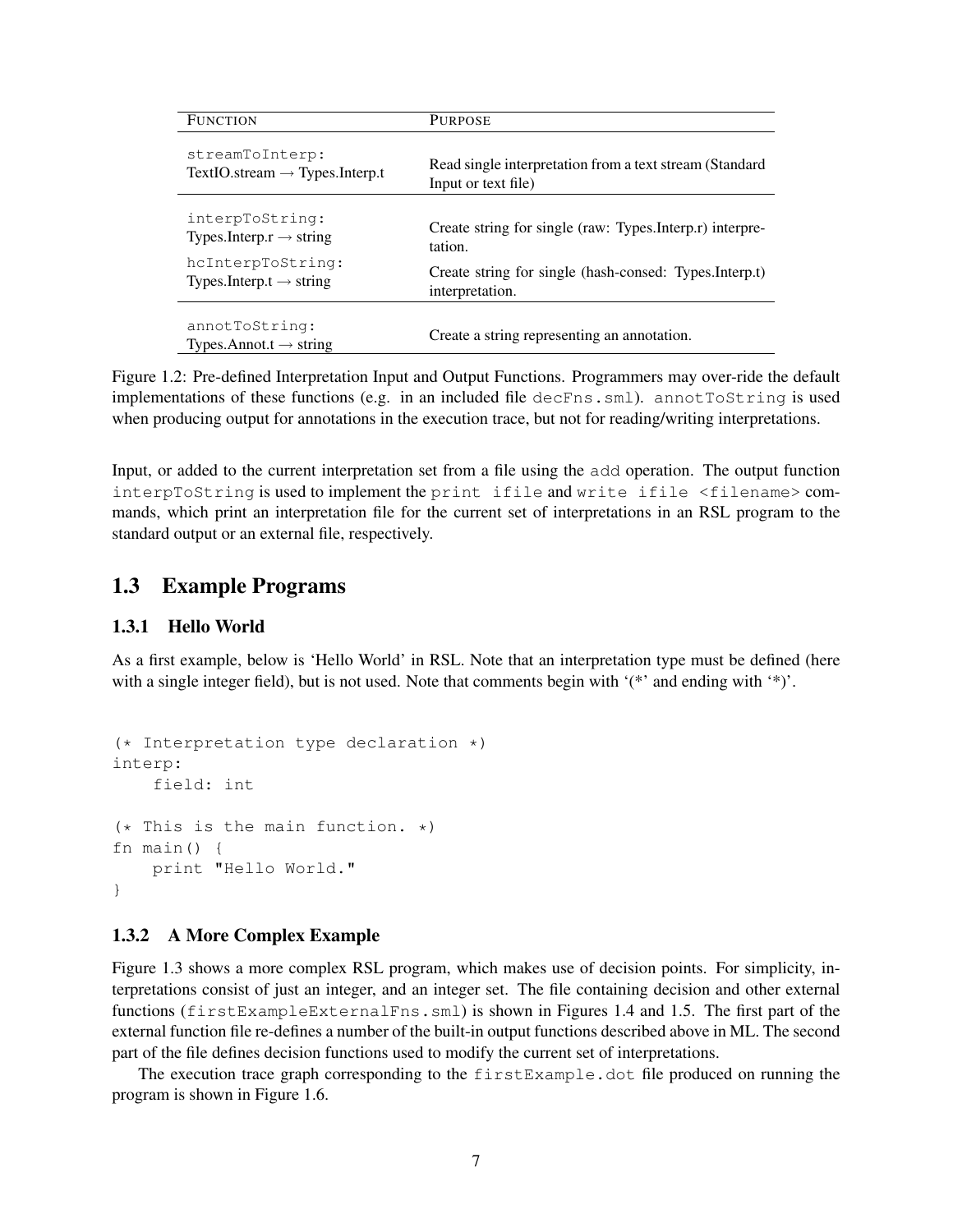In the trace graph shown in Figure 1.6, nodes and edges are numbered in sequence (in hexadecimal), with nodes corresponding to decision points with an associated set of interpretations (shown in boxes with dashed arrows coming out of nodes). Edges are annotated with the operation performed, and the associated decision point label. Note that  $rslp$  attaches a prefix  $D#_$  to each label associated with a decision (given in square brackets in the .rsl program), insuring that each decision point has a unique label.

The  $Init{INIT}$  operation coming out of the node  $N_0000$  corresponds to reading interpretations from the standard input; here no data was provided on the standard input. The conditional statement  $\pm$  f is broken up into nodes for the sets of interpretations for which the conditional test is true and false, and then the interpretations produced in the true/false branches are merged in node  $N_0$  0011. Note also that some nodes share identical interpretation sets in the graph, for example the initial empty set of interpretations remains empty when the program tries to read additional interpretations from the standard input (node  $15-0000$ , the empty set of interpretations).

The file firstExample.data illustrates the type of output produced in .data files. Note that this provides additional information related to the interpretations and interpretation sets generated by the program.

```
(* Include (SML) decision functions from another file *)
inc "firstExampleExternalFns.sml"
(* Interpretation type. *)
interp:
 IntField: int
 IntSet: int set
(* Main function. *)
fn main() {
 (* Add initial interpretationt using function initInterp. *)
  [I] munge: initInterp
  (* Update interpretations *)
  [ A ] update: decA
  [ B ] update: decB
  (* Accept interpretations for which decC returns true *)
  [C] if decC {
   accept
  } else {
   reject
 }
}
```
Figure 1.3: Example RSL file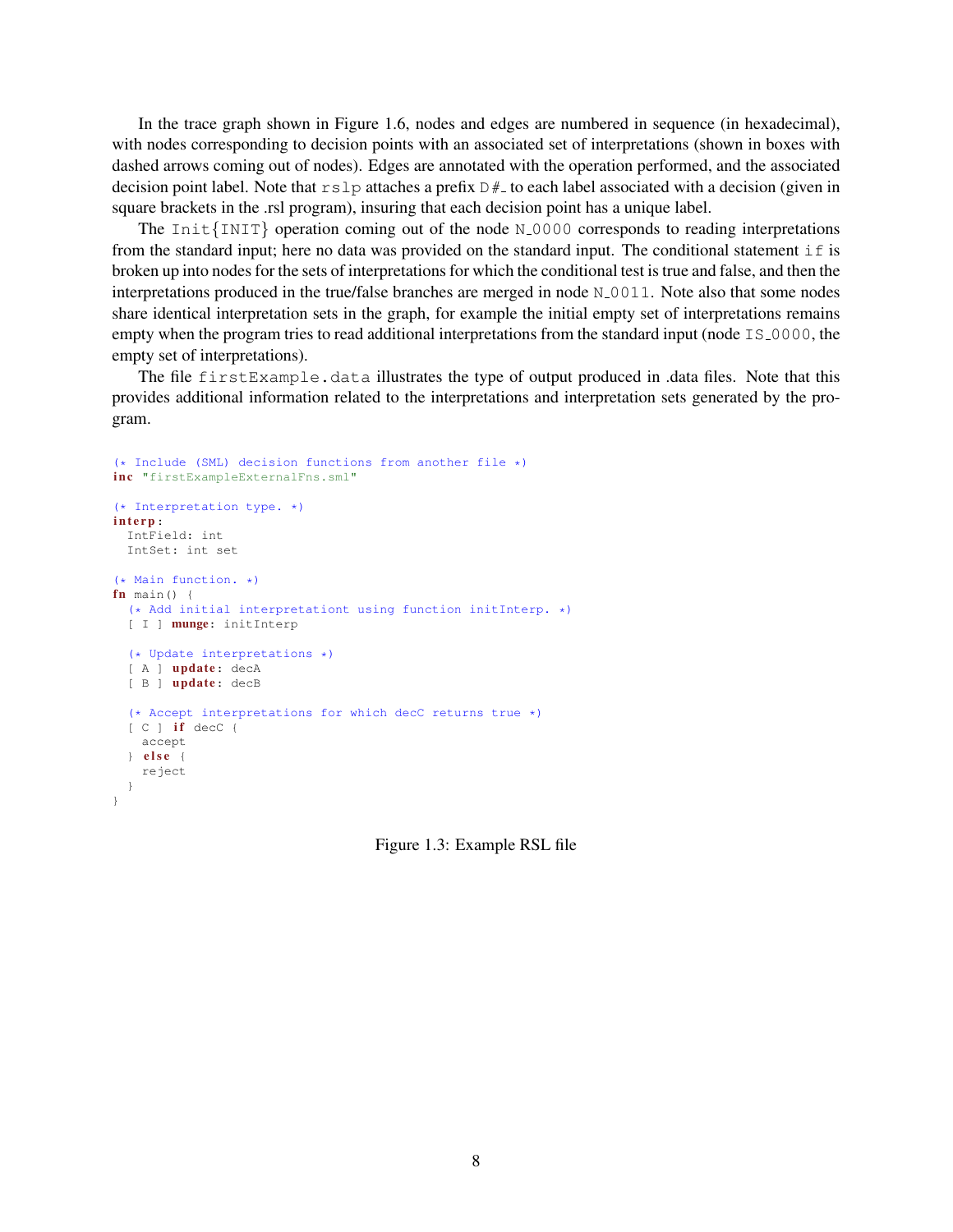```
(* OUTPUT FUNCTIONS *)
val annotToString = fn (a : Annot.t) => case a of
                                        NONE => "| SOME (Note (s)) => s
val intSetToString = fn (ms) =>
      (* 'o' used for function composition (right-to-left) *)
      (String.concat o List.rev o (\text{fn } l \Rightarrow "]''::l) o #2)
      (* Argument to result of function composition. *)
      (List.fold (fn (m, (b, acc)) =(true,
                      (Int.toString m)::
                      (if b then ","::acc else acc)))(false,["{"])
                    ms)
(* Create a string for an interpretation. *)
val interpToString = fn (i) =>
      let
        (* Here we're binding variables to field values. *)
         val {IntField = n, IntSet = ms} = i
      i n
         String.concat ["(",
                         Int.toString n,
                         ", ",
                         intSetToString ms,
                         \mathbb{F}<sup>u</sup>) \mathbb{F}]
      end
(* Use Interp.rvalue to obtain 'raw' interpretation, then invoke
* interpToString *)
val hcInterpToString = fn (i) =>
      interpToString( Interp.rvalue i )
```
Figure 1.4: firstExampleExternalFns.sml: Part 1 (Output)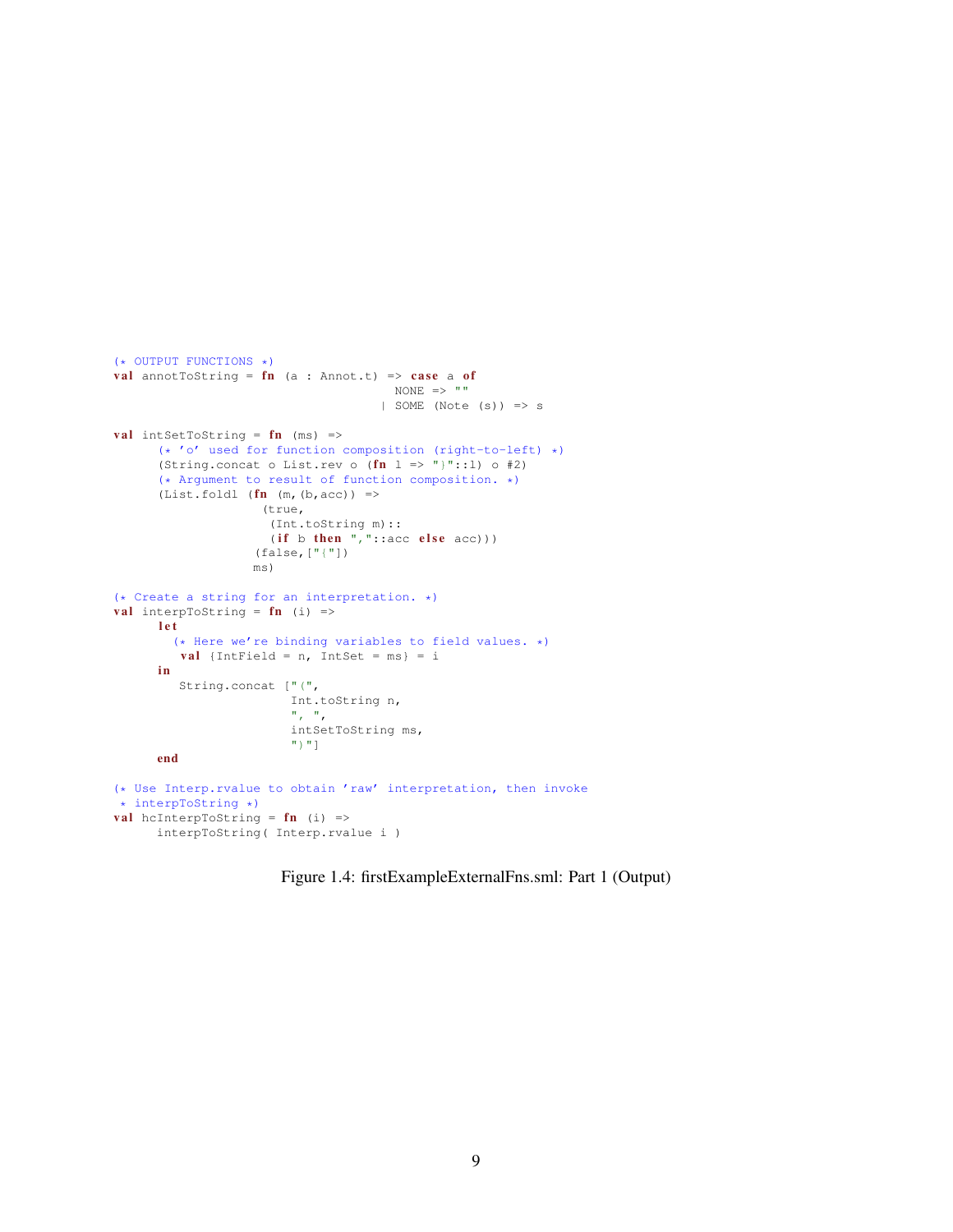```
(* DECISION FUNCTIONS *)
(* Define a text note, which must be 'SOME' *)
val note = \mathbf{fn} (s) => SOME(Note(s))
(* Use with 'Munge' operation to define initial interpretation *set* *)
val initInterp = fn i =>
        let
        i n
             ( note("Munge"), [ ( note("Munge"), Interp.rhcons { IntField = 8, IntSet =
                              [1] ) ] )end
val decA = fn i =>
      let
          (* Returns the value: in the original example, a pair (n, ms) *)
         val { IntField = n, IntSet = ms } = i
          (* Syntax: define function to map, followed by list to map over. *)
          val r = Listmap (fn j \Rightarrowlet
                                 val msU =
                                    List.foldl (\text{fn} (\text{k}, \text{msU}) \Rightarrow \text{k} : \text{msU})[]
                                        (List.tabulate (j, fn k => k))
                                 val i' = \{ IntField = n, IntSet = ms @ msU \}i n
                                 (\text{note}("decA"), i')end)
                             (* Set over which to map:
                             * a list of integers, with j being the identity
                             * fn; maps from 0...n-1 \rightarrow f(0) ... f(n-1) *)
                            (List.tabulate (n, fn j \Rightarrow j))
      in
         (note("decA"), r)
      end
val decB = fn i =>
      let
         val { IntField = n, IntSet = ms } = i
          val r = Listmap (fn j =>
                             let
                                 val msD = List.filter (fn k \Rightarrow k \mod j = 0) ms
                                 val i' = { IntField = n,
                                   IntSet = List.filter
                                       (fn el =>
                                            not (List.exists
                                                    (fn e' => e' = e1)
                                                    msD))
                                        ms<sub>1</sub>i n
                                (note("decB"), i')
                             end)
                             (i f n > 0)then List.tabulate (n - 1, fn j => j + 1)else [])
      i n
          (note("decB"), r)
      end
val decC = fn i =>
      let
         val { IntField = n, IntSet = ms } = i
          val r = List.exists (fn e => e = (n div 2)) ms
      in.
         (note("decC"), r)
      end
```
## Figure 1.5: firstExampleExternalFns.sml: Part 2 (Decisions)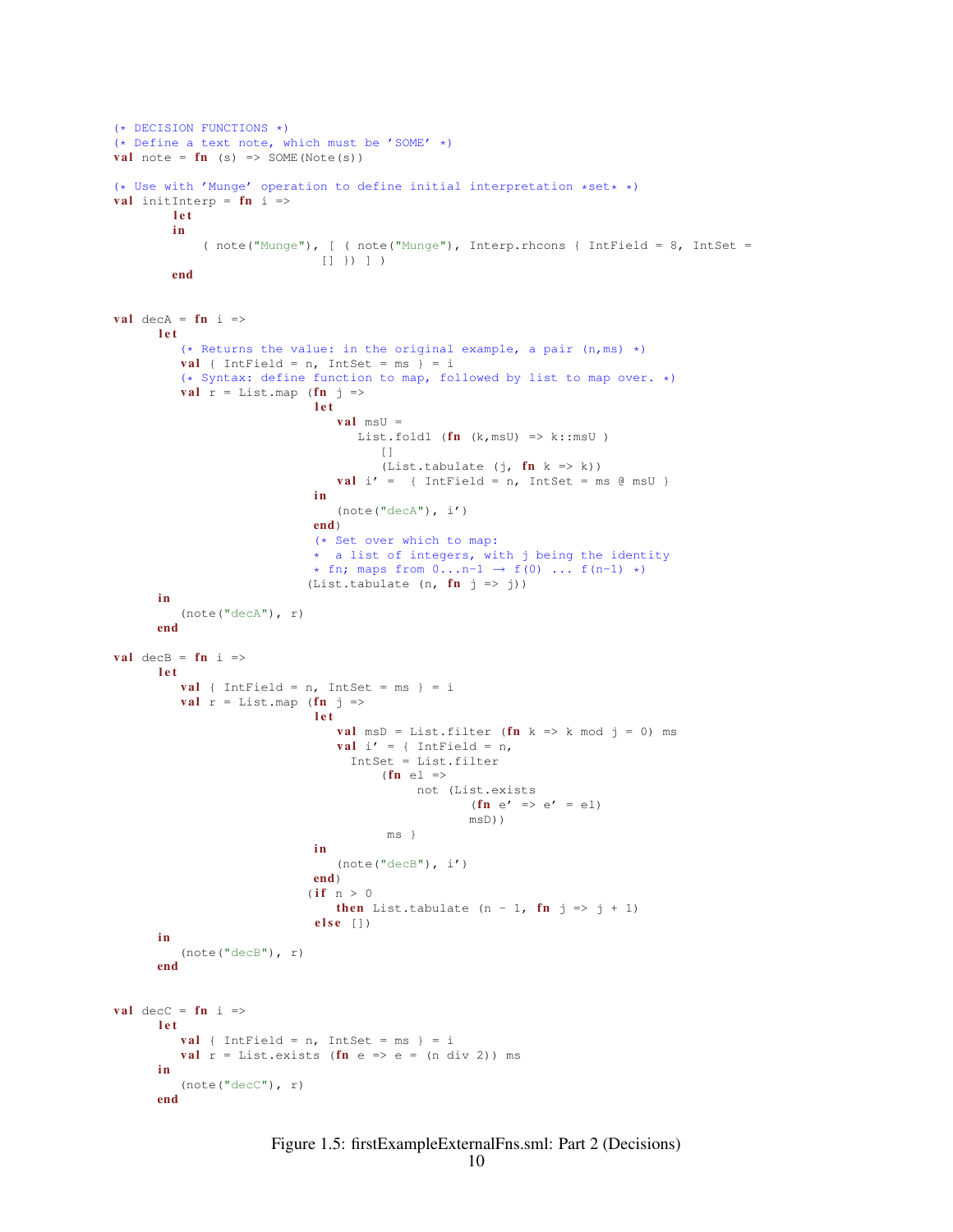

Figure 1.6: RSL Trace for execution of firstExample.rsl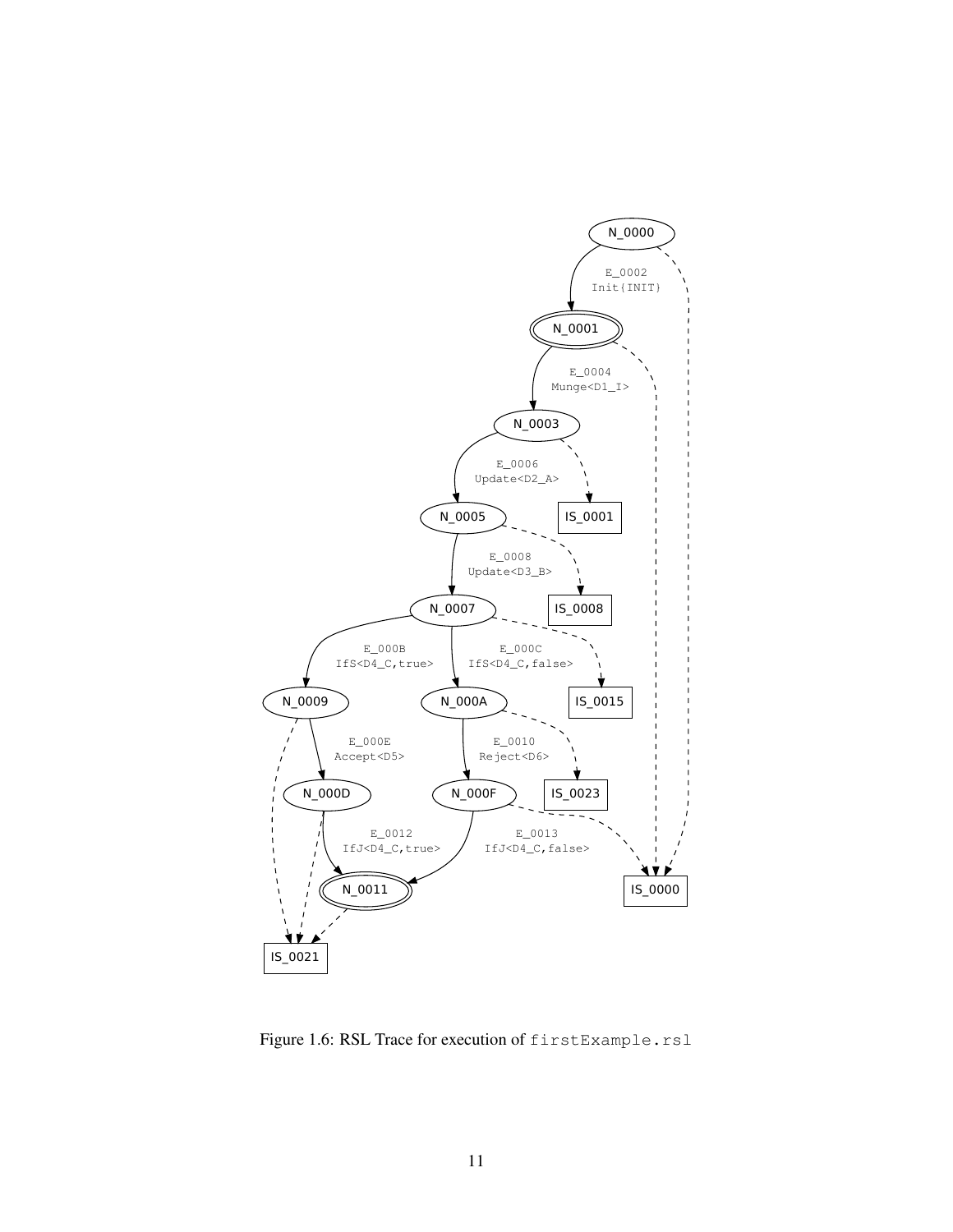Node  $\rightarrow$  InterpSet:: N\_0000: IS\_0000 N\_0001: IS\_0000 N\_0003: IS\_0001 N\_0005: IS\_0008 N\_0007: IS\_0015 N\_0009: IS\_0021 N\_000A: IS\_0023 N\_000D: IS\_0021 N\_000F: IS\_0000 N\_0011: IS\_0021 InterpSet:: IS\_0000: {} IS\_0001: {I\_0000} IS\_0008: {I\_0000, I\_0001, I\_0002, I\_0003, I\_0004, I\_0005, I\_0006, I\_0007} IS\_0015: {I\_0000, I\_0008, I\_0009, I\_000A, I\_000B, I\_000C, I\_000D, I\_000E, I\_000F, I\_0010, I\_0011, I\_0012, I\_0013, I\_0014} IS\_0021: {I\_0009, I\_000B, I\_000C, I\_000D, I\_000F, I\_0011} IS\_0023: {I\_0000, I\_0008, I\_000A, I\_000E, I\_0010, I\_0012, I\_0013, I\_0014} Interp::  $I_0000$ :  $(8, {}$  {}) I\_0001: (8, {0}) I\_0002: (8, {0,1}) I\_0003: (8, {0,1,2}) I\_0004: (8, {0,1,2,3}) I\_0005: (8, {0,1,2,3,4}) I\_0006: (8, {0,1,2,3,4,5}) I\_0007: (8, {0,1,2,3,4,5,6}) I\_0008: (8, {5,3,1}) I\_0009: (8, {5,4,2,1}) I\_000A: (8, {6,5,3,2,1}) I\_000B: (8, {6,4,3,2,1}) I\_000C: (8, {5,4,3,2,1})  $I$  000D: (8, {6,5,4,3,2,1}) I\_000E: (8, {5,3,2,1}) I\_000F: (8, {4,3,2,1}) I\_0010: (8, {3,1}) I\_0011: (8, {4,2,1})  $I_0012: (8, {3, 2, 1})$ I\_0013: (8, {2,1}) I\_0014: (8, {1})

Figure 1.7: firstExample.data: output from execution of firstExample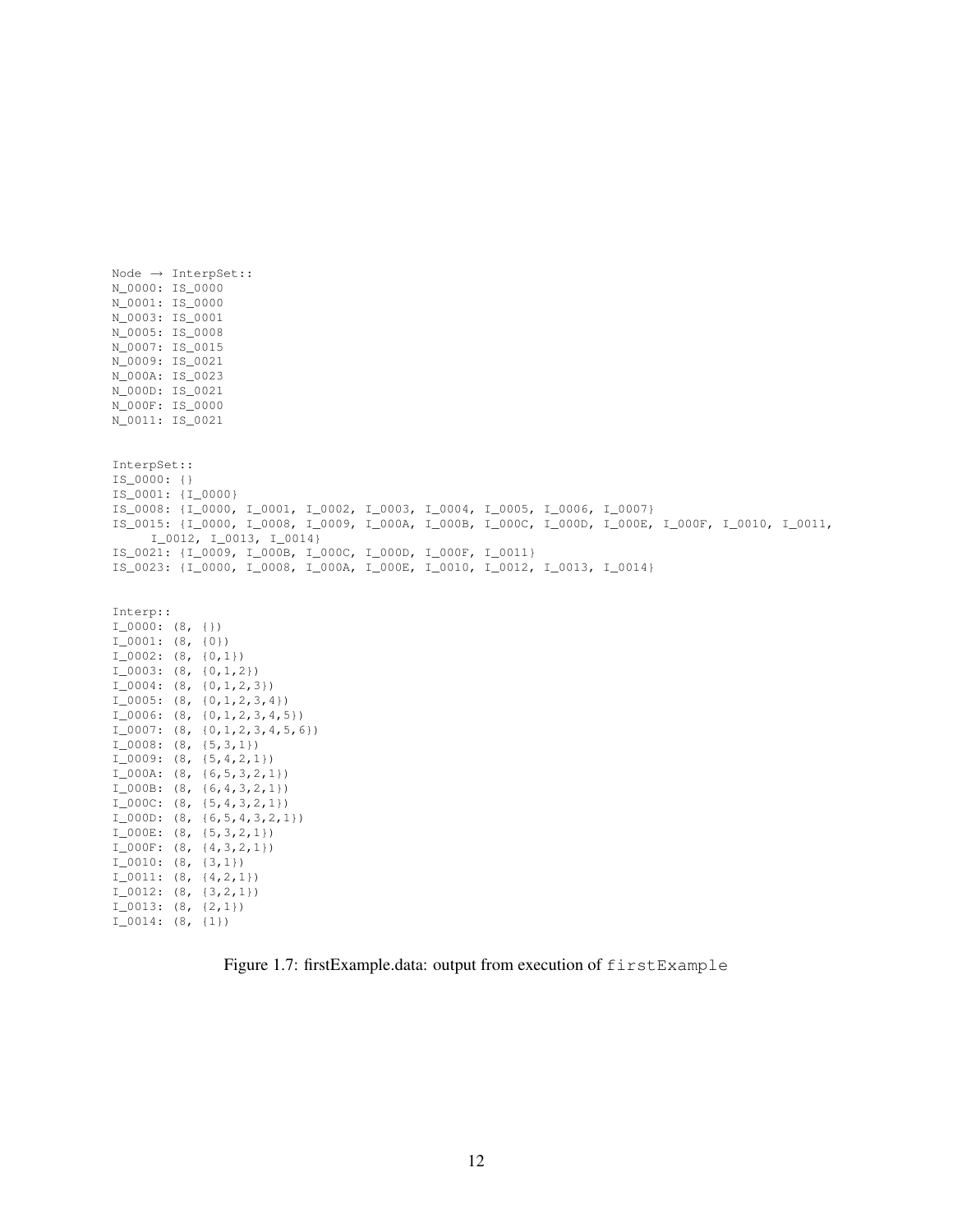## Chapter 2

## Data Model

The central data structures in an RSL program are the current set of interpretations, the history of unique interpretations, and the trace of executed decisions and their effects. We also discuss bindings of local symbols in RSL functions, though these are not stored within the history of an RSL program.

### 2.1 Interpretations

The most important data structure in RSL is the current set of *interpretations* that are modified as an RSL program executes. Roughly speaking, interpretations may be understood as a record type, or objects with data fields but no methods.

#### 2.1.1 Interpretation Declarations

Below is a simple interpretation declaration.

```
interp:
 bbox: (int * int) * (int * int)
  density: real
```
This defines an interpretation as a record consisting of two fields, the field bbox, which contains a pair of integer pairs (x,y coordinates defining a bounding box), and a pixel density (percentage of foreground pixels within the bounding box), given as a floating point number (in ML terminology, a real).

The interpretation declaration of an RSL program must precede all other RSL functions. Field types may be any of those shown in Table 2.1.

#### 2.1.2 Hash-Consing, Interpretations, Interpretation Sets, and  $\text{program-type}$ s.sml

The central data structure in an RSL program is the current set of interpretations. Using a technique termed hash-consing[1], all interpretation data is stored so that each unique interpretation is stored only once within the data structures of an RSL program. This allows the set of unique interpretations produced to be stored and recovered at the end of an RSL program, and makes it possible to determine when decisions produce the same intepretation(s).

Put simply, hash-consing involves computing a hash value for every part of an interpretation, and then providing a numeric signature (tag) for each unique value of the hash-consed type. *Sets* of interpretations are hash-consed as well. Equivalence for two objects of a hash-consed type can then be tested using their tags, rather than comparing the entire structure of interpretations. This requires some additional overhead for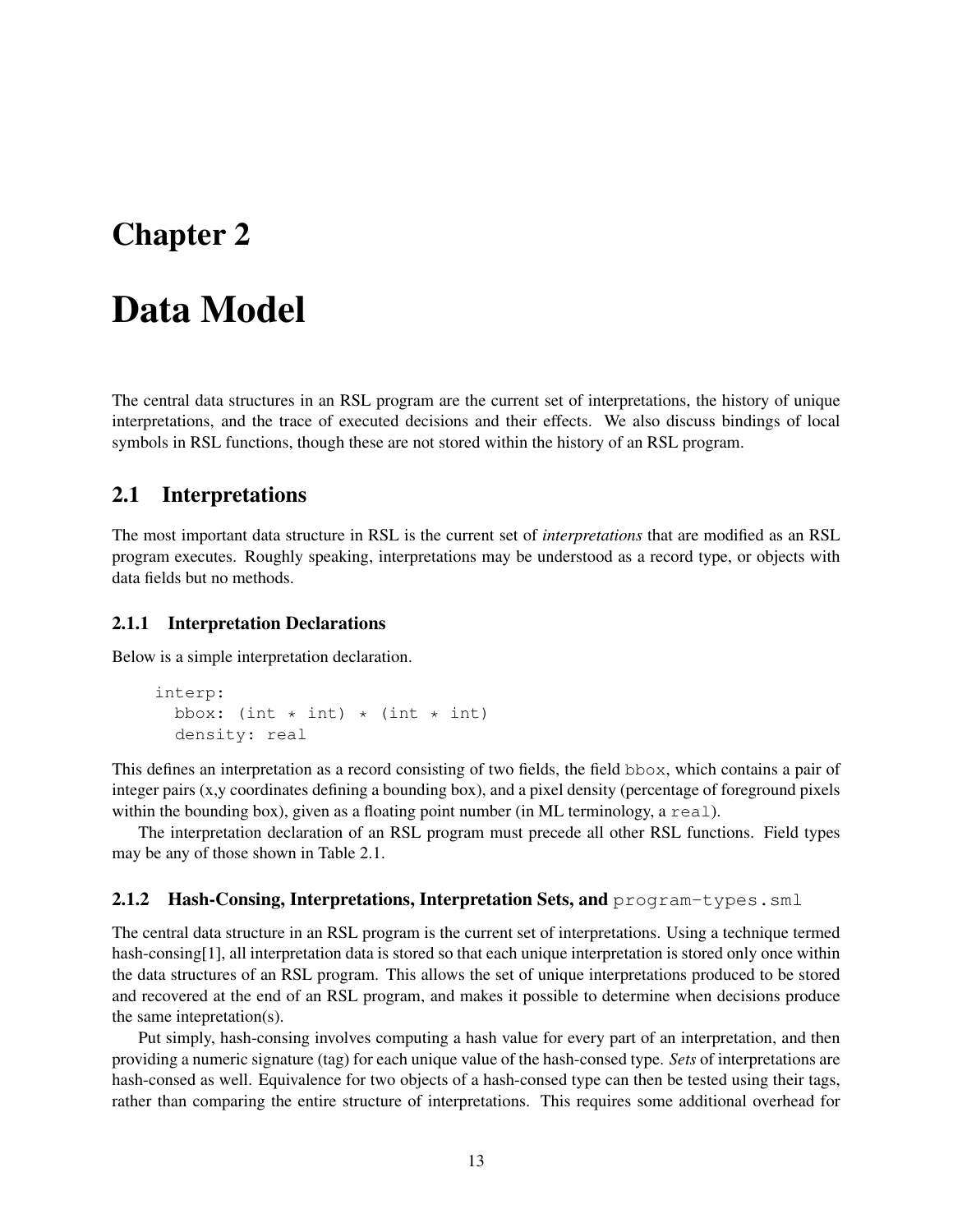Table 2.1: Interpretation field types. See the  $rs1/trunk/hash-cons$  directory. Some types are defined for different precisions (int, real, word)

| Primitive Types (ML)                                                                                        |            |                                                  |
|-------------------------------------------------------------------------------------------------------------|------------|--------------------------------------------------|
| boolean<br>bool                                                                                             |            |                                                  |
| int                                                                                                         | integer    |                                                  |
| memory word<br>word                                                                                         |            |                                                  |
| real number (floating point)<br>real                                                                        |            |                                                  |
| character<br>char                                                                                           |            |                                                  |
| string<br>string                                                                                            |            |                                                  |
| the empty tuple, $()$ (analagous to $void$ in other languages)<br>unit                                      |            |                                                  |
| Data Structures (Note: element type <i>precedes</i> structure type)                                         |            |                                                  |
| type $1^**$ typen<br>Tuples (pairs (e.g. int $*$ int), triples, 4-tuples supported)                         |            |                                                  |
| List (examples: int list; (real $*$ string) list)<br>list<br>Dynamic array (example: real vector)<br>vector |            |                                                  |
|                                                                                                             |            | Set (example: $(int * (int list) ) set )$<br>set |
| Optional value (e.g. int option has type NONE or<br>option                                                  |            |                                                  |
|                                                                                                             | SOME(int)) |                                                  |

adding new elements to the hash tables (in order to define tags uniquely), but makes testing the equivalence between two interpretations fast (in the ideal case with few hash-table collisions, *O*(1)).

In RSL hash-consing of interpretations is implemented using ML functors that map user-provided types to hash-consed versions of those types. Hash-consed types are constructed recursively from primitive types, ending with the outer structure type (e.g. the hash-consed interpretation set). Code used to implement hash-consing may be found in the directory  $rsl/trunk/hash-cons$ .

The RSL parser (rslp) defines a structure RslTypes. Interp in the file program-types. sml for program.rsl, which defines the interpretation type, including its hash-consed type information and related functions. To produce the hash-consed type, each field of the interpretation record is given a separate ML structure, that defines a hash-consed version of the user-provided type for the field. In the example above, two structures for the fields bbox and density are generated, RslTypes. Interp.bbox\_S and RslTypes. Interp.density S, where the types for each are hash-consed. The generated code for RslTypes.Interp.t defining the hash-consed interpretation record type would look similar to:

```
...
type t = \{bbox_S : MkHashConsedTuple2(
                      MkHashConsedTuple2(structure H1 : HashedInt
                         structure H2: HashedInt)
                      MkHashConsedTuple2(structure H1 : HashedInt
                          structure H2: HashedInt)),
  density_S: HashedReal }
...
```
The \_S suffixes are added to make the fact that the field types are hash-consed ML structures explicit, both in the generated code, and in any code that manipulates hash-consed interpretations.

Individual interpretations as well as interpretation sets are also hash-consed and assigned to a structure in a generated .sml types file (e.g. program-types.sml). To understand the generated file and some RSL operations it is important to be aware of this translation to hash-consed types, but the programmer need not manipulate hash-consed data directly, for reasons we'll now discuss.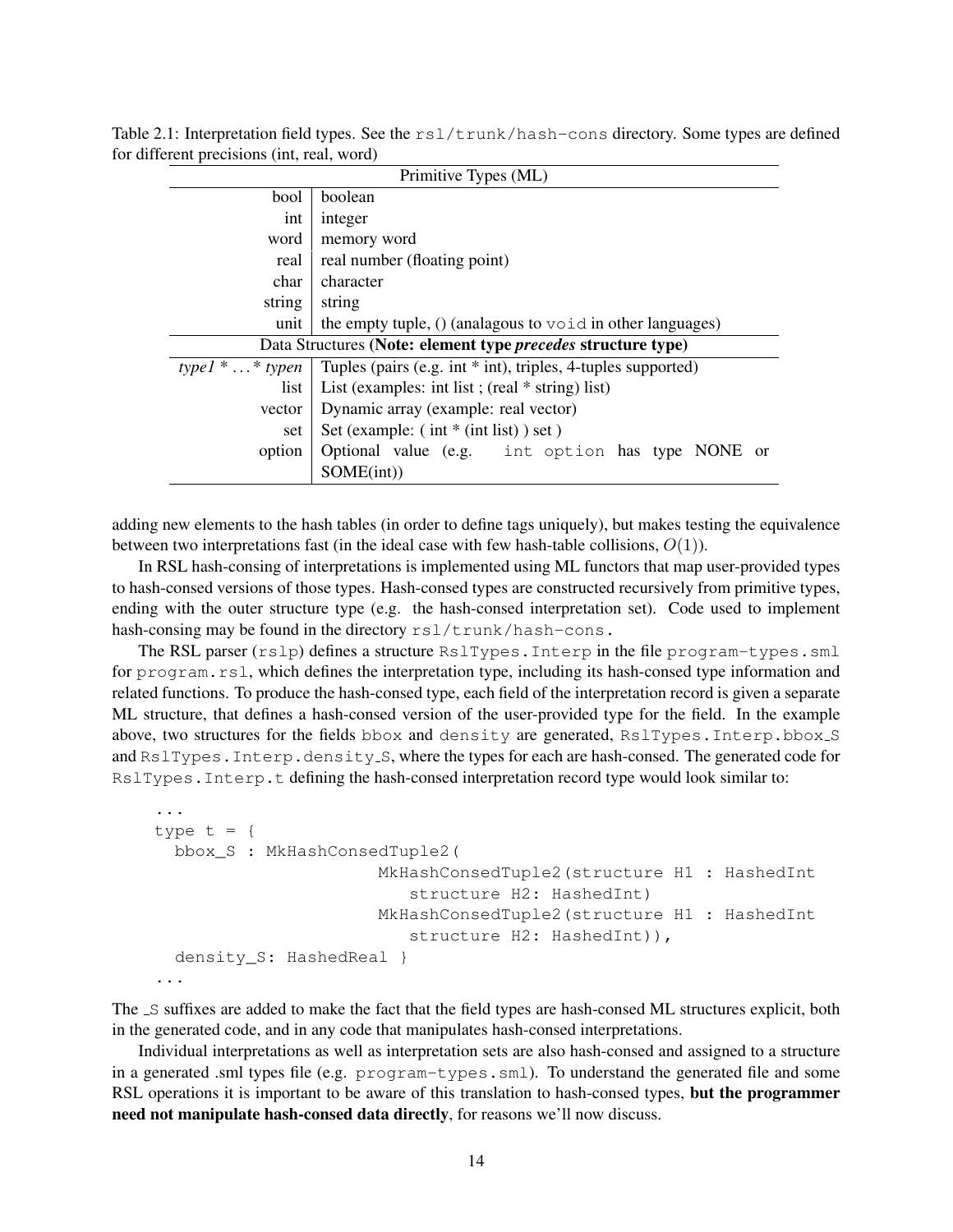#### Raw Types, rvalue, and rhcons

Simultaneously with the creation of hash-consed interpretation and interpretation set types, 'raw' types which correspond to the field types provided by the programmer in the interpretation declaration are generated as part of the RslTypes.Interp structure in program-types.sml. For the example above, the following will be created as the ML structure RslTypes.Interp.r:

```
...
type r = \{bbox : (int * int) * (int * int),
  density: real }
...
```
This defines a type that is a regular ML record with two fields of the types specified in the RSL program itself. 'Raw' interpretations and interpretation sets (defined as a list of 'raw' interpretations) may be obtained from hash-consed data using the rvalue function, and hash-consed versions of 'raw' data may be produced using the rhcons (recursive hash-cons) function.

Note that these field names match those given by the programmer. The expectation is that an RSL programmer will work primarily with 'raw' interpretations in their programs.

#### 2.1.3 Types and Functions for Hash-Consed Structures

Each hash-consed structure, including those produced for primitives, data structures, interpretations and even interpretation sets themselves must define the types and functions listed below. Note that some of these are not visible within a generated program-types.sml file, as some are defined in the functors used to create hash-consed types; see rsl/trunk/hash-cons/mk-hash-consed.fun and other  $mk-hash-consed-*$ . fun and related signature files (.sig) in the same directory.

- 1. Raw type  $(r)$ : un-consed type, e.g. as given for interpretation declarations
	- (a) raw value ( $r$ value): un-consed value, e.g. of type for interpretation declarations
	- (b) recursive hash-consing function (rhcons): maps raw type to hash-consed type through recursive bottom-up construction
- 2. Hash-consed type  $(t)$ 
	- (a) hash-consed value (value): obtain the value of a hash-consed structure.
	- (b) hash function (hash)
	- (c) hash-consing function (hcons): create consed type from component types
	- (d) unique identifier  $(taq)$
	- (e) equality test (equal): compare tags for hash-consed objects of the same hash-consed type.

Note: the 'raw' type for an interpretation set is a list of interpretations of 'raw' type.

#### 2.1.4 Observation Specifications

Most RSL operations support the use of *observation specifications*. which specify what fields of the interpretation records are to be visible to the decision function, and if applicable, which field(s) are updated by the decision function. For operations that update interpretations, the syntax is: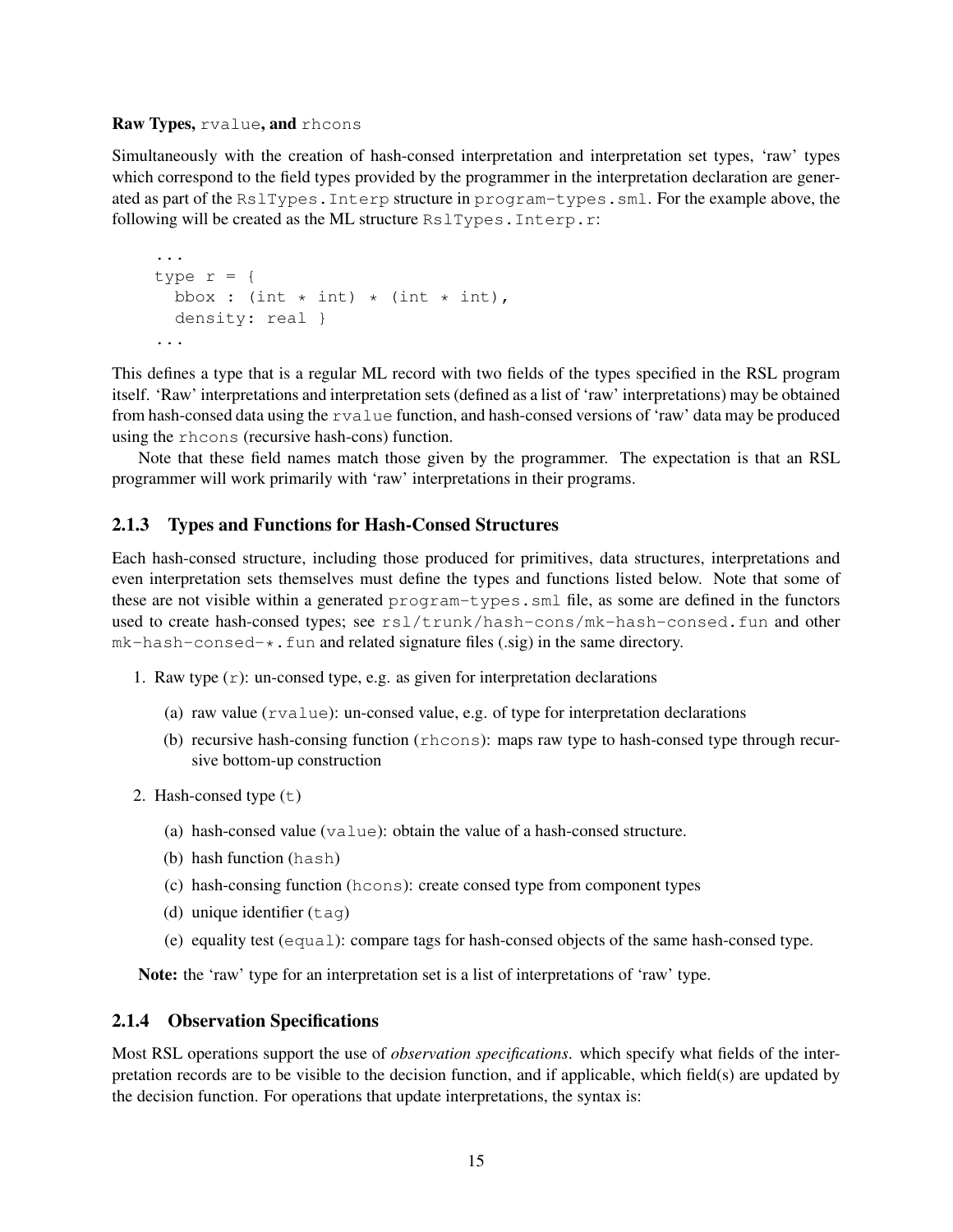[field1], ..., [fieldn] observing [field\_first], ..., [field\_last]

where field1 ... fieldn are the fields to update, and field\_first ... field\_last are the fields to additionally observe to determine the updates. All the named fields will be de-consed (that is to say, put in 'raw' format) before being passed to the associated decision function. Note that munge does not support observation specifications, as the operation is designed to manipulate hash-consed interpretations directly.

For control flow operations  $(i.f, which$  while), the syntax is:

```
observing [field_first], ..., [field_last]
```
where here we only observe interpretations, as the boolean tests do not manipulate interpretations.

Operations that support observation specifications are indicated in Tables 3.1, 3.2, 3.3 and 3.4.

Observation specifications have two purposes: first, they are used for automatic un-consing of interpretations, and to identify those fields that may be updated by a decision. By providing an explicit observation specification, those fields identified will be un-consed, vs. the default where all fields are un-consed for observing using Interp.rvalue. Similarly, for a number of operations the field(s) to update may be idenfitied in an RSL operation, allowing a decision function to return records containing only the idenfitied fields, rather than complete interpretations.

Generally speaking, it is a good idea to explicitly state fields to observe and modify, especially if only one or two are needed, but interpretations contain many fields. This reduces the amount of un-consing that needs to occur when passing interpretations to a decision function, and re-hash-consing when updating modified interpretations. In addition, this assists makes dependencies between interpretation components explicit in the RSL program (note that it is possible for a programmer to observe or not really manipulate fields identified in an observation specification).

Examples: see rsl/trunk/tests/obs\_spec for simple examples of observation specifications, and associated decision functions.

#### 2.2 Annotations

Preceding the interp section, there may be an optional notes section of an RSL program, which defines the set of legal annotations returned by decision functions. Annotations store information that may be useful at the end of the program, but will not used by the algorithms interpreting the input data. The declaration syntax is nearly identical to that for interpretations; here is an example.

```
notes:
  Prob: real
  IntensityHistogram: int vector
  (* DEFAULT: Note: string *)
```
Here we have defined a probability annotation Prob, and an intensity histogram for greyscale images IntensityHistogram, as a vector of integers, using one bin for each possible color (e.g. 0-255). The Note: string type is always defined by default, and is only shown above for illustration.

Any of the types shown in Table 2.1 may also be used to define annotation types. Decision functions in RSL may always return NONE (no annotation) in lieu of an annotation value. Defined annotations need to be defined using a constructor, e.g. using Note("My annotation") to construct an annotation of type Note.<sup>1</sup>

Annotations will be discussed further in the context of decision functions and manipulating the RSL history.

<sup>&</sup>lt;sup>1</sup> in the implementation, all annotation types are defined as part of a single datatype note, with one constructor corresponding to each annotation type provided by the programmer. The set of possible annotation types, RslTypes.Annot.t, is then defined as a note option.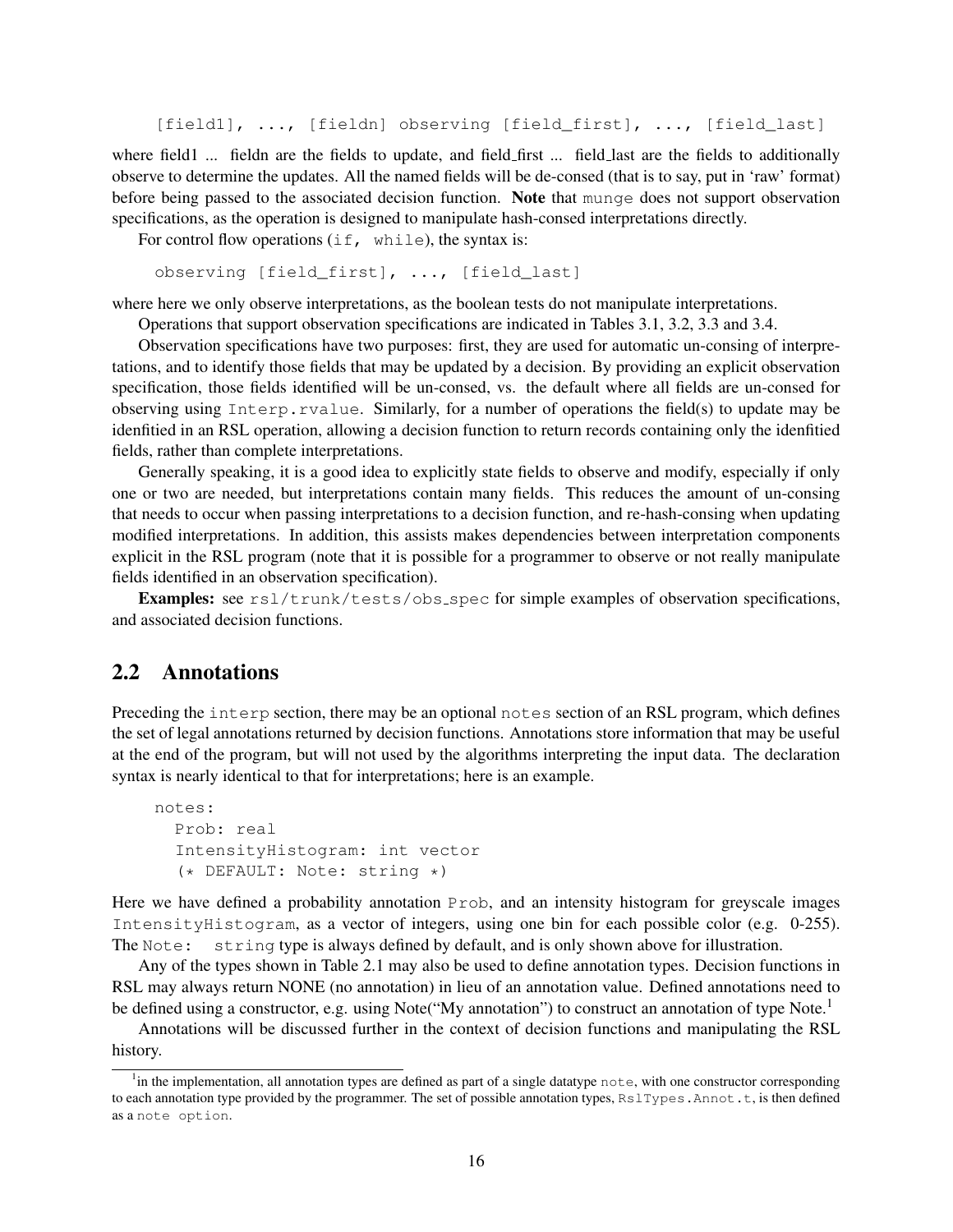### 2.3 RSL History

There are three types of data stored in the execution history: a record of unique interpretations and interpretation sets, a record of which decisions were executed and what their inputs and outputs were, and a record of decisions produced at decision points in the trace. These three different aspects of the history are stored using execution trace graphs, with nodes representing decision points with an associated current interpretation set, and edges representing decisions made. A decision record is represented in the attributes of an edge. Additionally, some hash tables are constructed, as described below.

The execution trace graph is currently output as a .dot file, after completion of the main() and/or report() functions.

During execution of an RSL program, the different history components are recorded as listed below. History data is stored in a structure (see rsl/trunk/rsl/mk-rsl-trace.fun, and the associated signature file  $rsl$ -trace.sig in the same directory). This trace is passed to external functions when using 'historical RSL operations,' which we describe later.

- 1. The trace graph, including the data structures to record all nodes (Trace.nodes), all edges (Trace.edges), the initial node (Trace.init), and final node (Trace.fini). The functions Trace.inEdges and Trace.outEdges may be used to obtain incoming and outgoing edges for each node in the trace graph.
- 2. Interpretations. Trace.interpSetAtNode returns the interpretation set at a given node for a trace. Trace.finalInterpSet will return the current set of interpretations at the end of the trace. \*\*\*All interpretations may be obtained by folding over all interpretation sets in the trace (see the function allInterpList, defined in mk-rsl-trace.fun).
- 3. Interpretation Edge Table. Trace.getInterpEdgeTable returns a hash table mapping hash-consed interpretations to a list of all edges corresponding to operations that produced the given interpretation. Annotations for decisions are stored on edges, including those for individual interpretations or decisions, as well as interpretation sets.
- 4. Decision points reached. Trace.allDecisionTags will return a list of string labels for every decision point reached during the execution of a program.
- 5. Decision Point Node Table. Trace.dpNodeTable returns a hash table mapping strings for decision points to a list of all nodes produced correpsonding to the labeled decision point.

#### 2.3.1 User Annotation Table

In the reporting portion of an RSL program, operations are modified so that in addition to an interpretation or interpretation set being passed to external decisions, RSL makes the current execution trace available to the decision function, along with a hash table from (hash-consed) interpretations to a list of triples of type (string \* Annot.t \* DGraph.edge.t).

Currently, the hadd operation will return a hash table from (hash-consed) interpretations to triples representing edges in the execution trace, and insert these into the current user annotation table. Each entry in the list of triples for an interpretation has a string corresponding to the string label associated with the edge, NONE for the annotation, and a reference to the edge itself. Note that edges store annotations for decisions, so these can be recovered from the edges. See rsl/trunk/rsl/mk-rsl-exec.fun for the implementation (as AST node type  $E_Q \cup E_Y$ ).

This table is manipulated by the hadd operation (which queries the history), and some other historical functions (e.g. hupdate), where the programmer may add annotations of their own.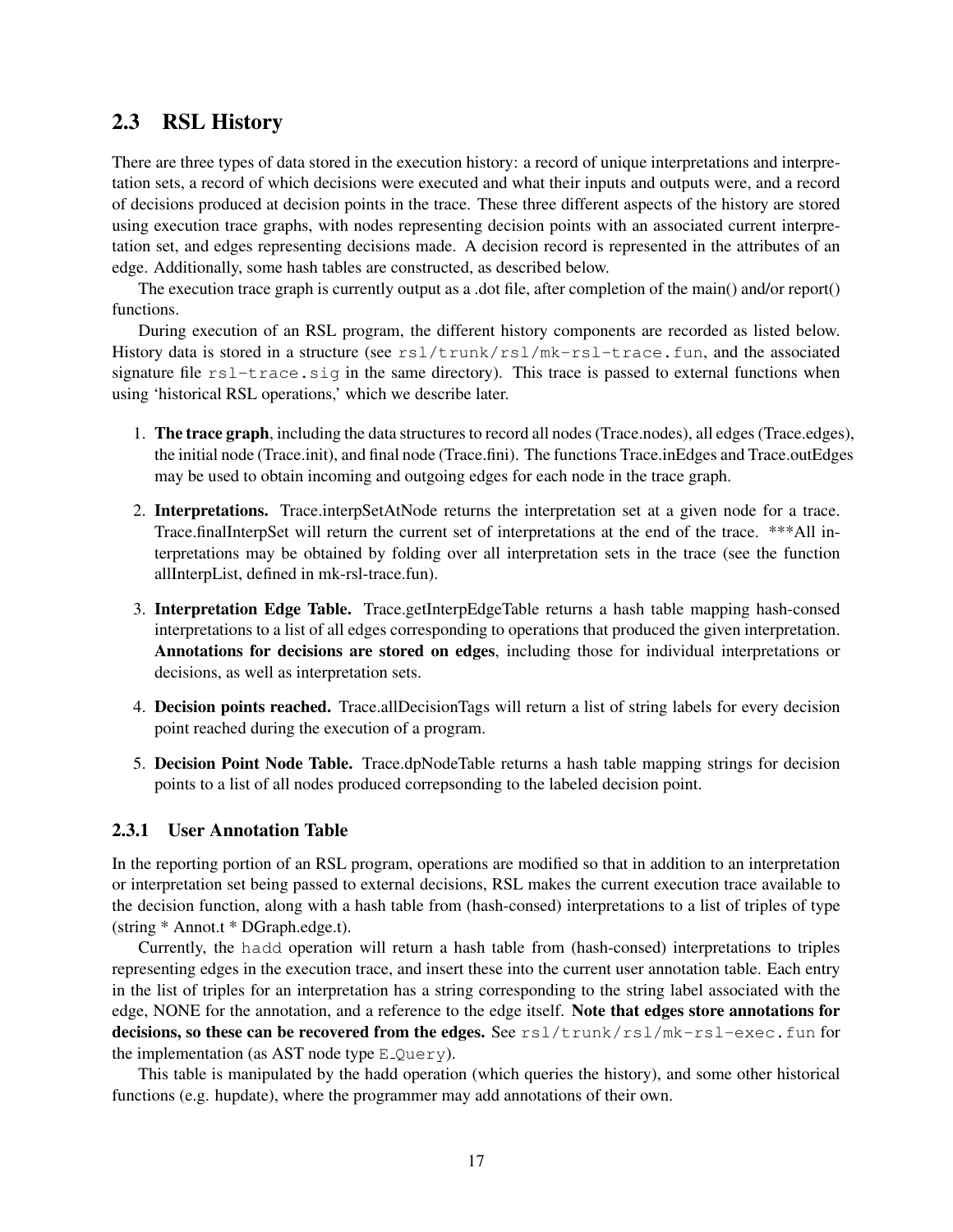Note: for reporting functions, the reject operation clears both the current set of interpretations and empties the current user annotation table.

Example: see rsl/trunk/tests/query, which contains the example program queryTest1.rsl. Try running the program using:

```
./queryTest1 testIn.i 4
```
The program will print contents of the user annotation table, and make queries using simple filters.

Note: *operations to query the attribute table have been added (e.g.* getar*), so that the programmer does not need to act on the attribute table directly. These functions are defined in the file:*

```
rsl/rsl parser/AstTraceExec.sml.
```
#### 2.3.2 Decision Labels

As can be seen in Figure 1.3, RSL operations may have an associated decision label. For example,

```
[I, I]munge: initInterp
```
Labels the operation munge: initInterp with  $\lceil I \rceil$ , where "I" is the label associated with this operation, which adds a single interpretation to the current interpretation set. The .lrsl file created by the RSL Parser  $(rs1p)$  contains the list of complete labels used for a program. Every RSL operation other than output statements are numbered in order using  $D$ <num>: operations not labeled by the programmer will have this unique tag as a decision label, and given decision labels are modified so that  $D\leq num$  becomes a prefix for the label. In the example above, the generated label for the munge operation is  $DQ_$ I.

In the reporting portion of an RSL program, interpretations and associated annotations may be recovered from the RSL history using the hadd operation, which uses regular expression matching against decision labels to define the set of decision points from which to add interpretations and associated edges to the current set of interpretations, and the current user annotation table, respectively.

#### 2.3.3 Automatically Generated Decision Label Suffixes

Within the RSL Core library (see  $rs1/trunk-rs1/mk-rs1-e\times c$ , fun), control flow operations are given some annotations to provide a finer-grained set of decision labels to match when querying the history. These are summarized in the table below.

| Operation | Suffix              | Description                                                        |
|-----------|---------------------|--------------------------------------------------------------------|
| if        | $-t$ rue            | Set of interpretations for which the boolean test is true.         |
|           | -false              | Set of interpretations for which the boolean test is false.        |
|           | $-a11$              | Set of interpretations produced from the union of interpretations  |
|           |                     | from true and false branches.                                      |
| if all    | $-in$               | Set of interpretations received as input. Tags above also defined  |
|           |                     | for if statement that is executed after the initial currying of    |
|           |                     | the decision function using the current set of interpretations.    |
| while     | -true, -false, -out | while is implemented using 'if': multiple invocations can lead     |
|           |                     | to multiple nodes in the execution trace (if decision points) hav- |
|           |                     | ing the same label (e.g. $-\text{true}$ ). See note below          |
| while all | $-in$               | Set of interpretations received as input.                          |
| duplicate | $-$ out             | Union of interpretation sets produced by all branches.             |

Table 2.2: Suffixes added to decision points during RSL execution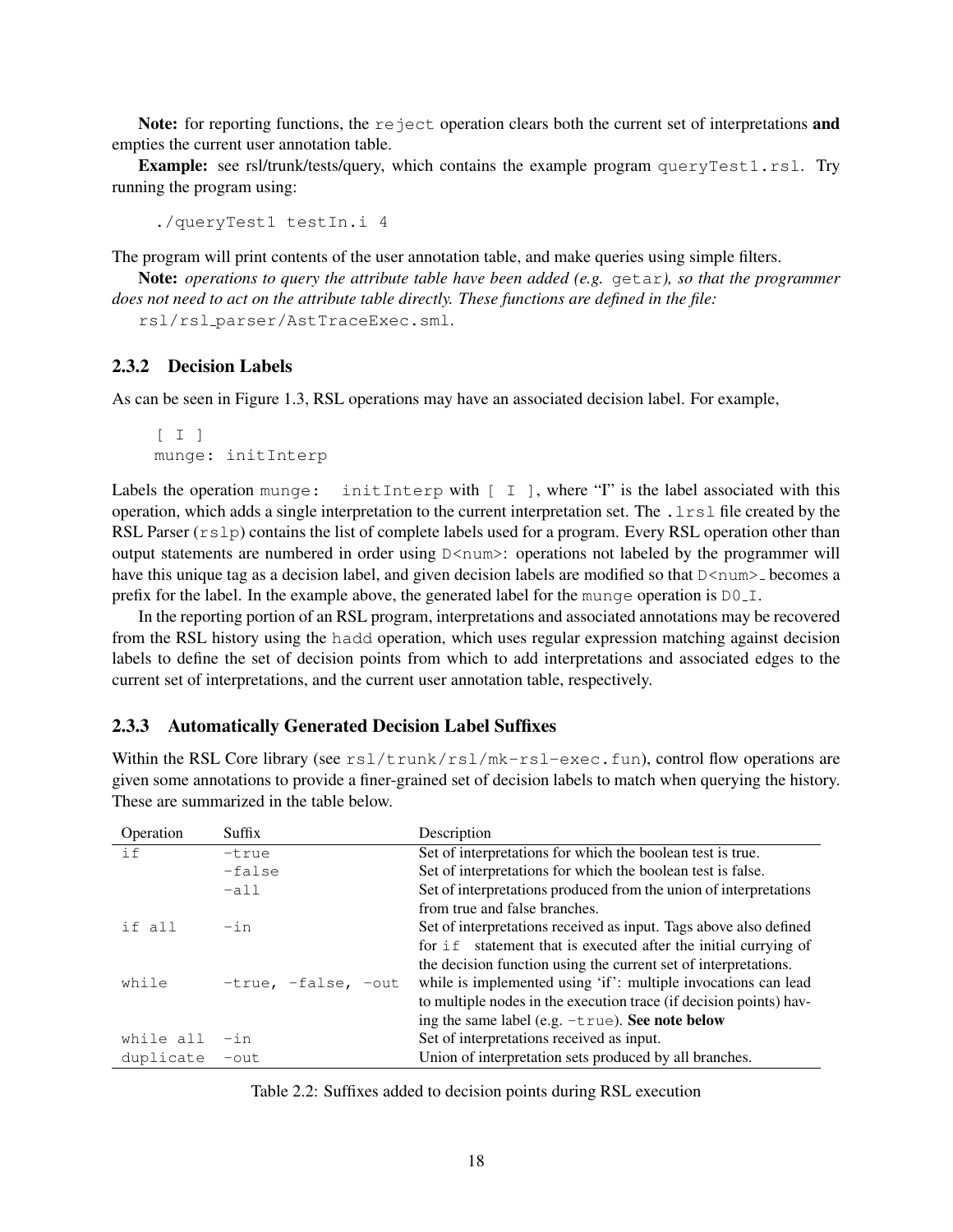Note: accept operations may be labeled, which can be useful for simply capturing interpretation sets. For while operations, this must be used to capture the final set of interpretations produced, as there may be multiple '-out' results produced, due to the current implementation of while using if statements.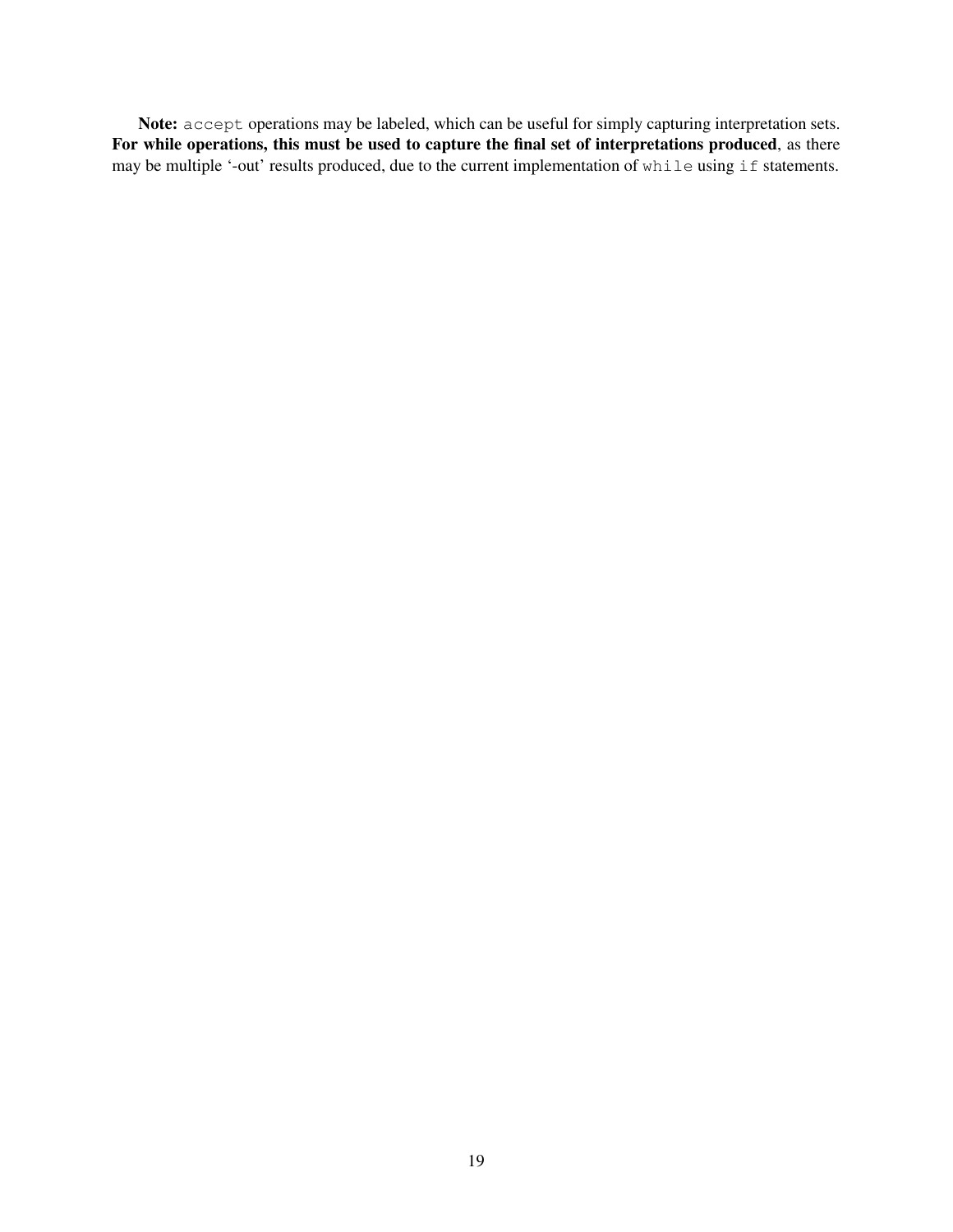## Chapter 3

# RSL Syntax and Operations

## 3.1 RSL Functions

The syntax of RSL functions is quite simple. Here is an example of a regular RSL function, that manipulate the current set of interpretations.

```
fn main ( arg1 ) {
  (* Declarations *)
  i=5message = "a string"
  k = Int.toString(arg1)(* RSL operations )
  print "Hello World."
 print "I was given:"
 print k
  [ Out ] accept
}
```
Arguments are provided as names, without types. Also, note that value bindings must precede the RSL operations: expressions for values may be provided as any primitive ML value or single function call (which may be higher-order, i.e. arguments to this function may themselves be functions). More sophisticated bindings and operations may also be produced through embedding ML directly into the RSL function (see Section 4.2).

For reporting/historical functions, the syntax differs only slightly:

```
hfn report ( arg1 ) {
  (* Declarations *)
  i=5message = "a string"
  k = Int.toString(arg1)(* RSL operations )
  print "Hello World."
 print "I was given:"
 print k
```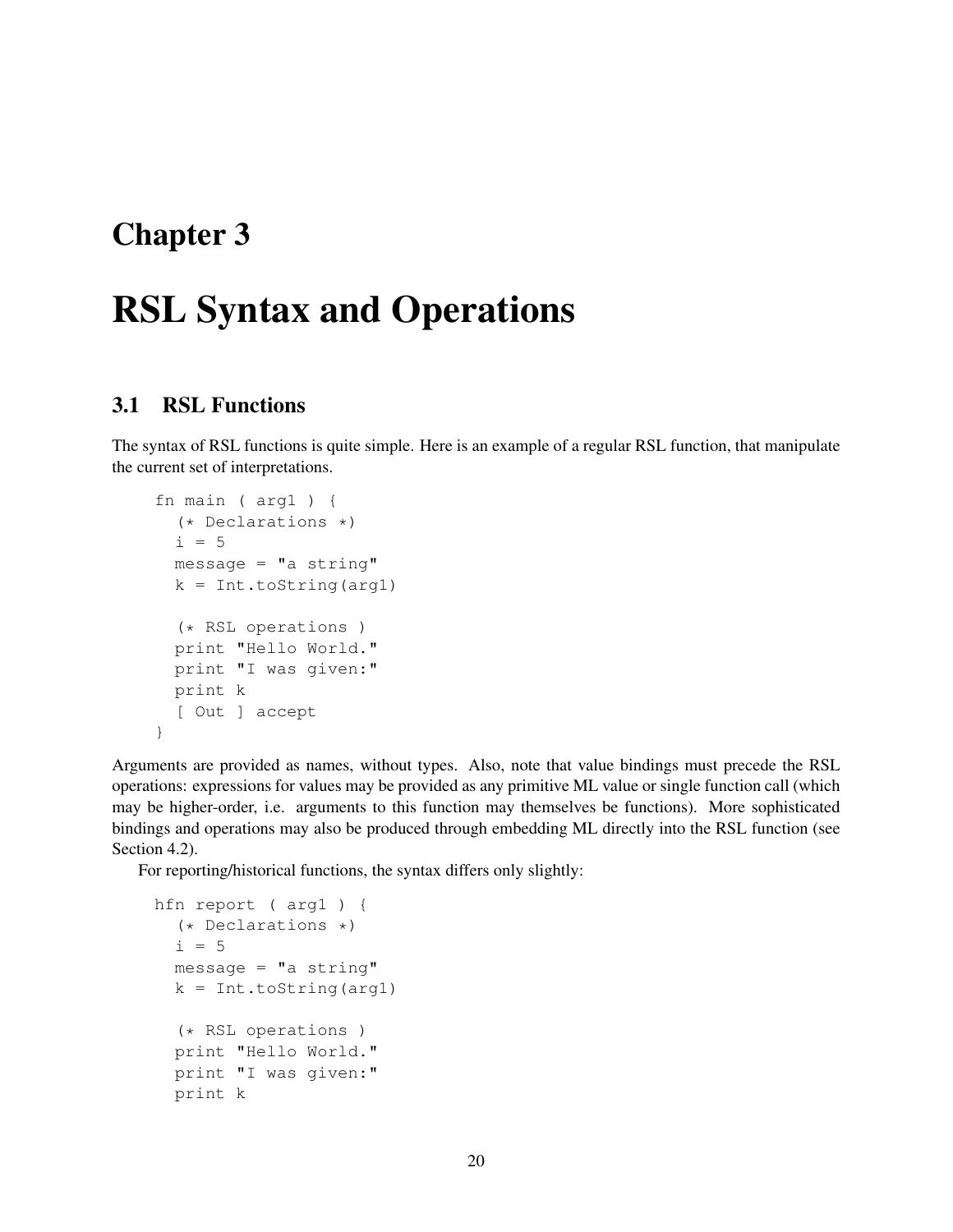```
(* Add interpretations from end of main function above, print with
  * edge/annotation information *)
 hadd [ "Out" ]
 hprint showInterpWithAssociatedEdges
}
```
Here we run code nearly identical to that for main, but being a historical function additional operations may be used that make use of the program trace, and the user annotation table (see the previous chapter for an explanation of these).

Note that for report, the set of command line arguments is enforced as being identical to that for main. This is not the case for any other RSL functions, where the set of arguments is programmer-defined.

#### 3.2 RSL Programs

RSL programs are defined, in-order, as:

- 1. An optional list of included SML files (inc "file")
- 2. An optional 'notes' declaration for annotation types
- 3. The 'interp' interpretation type declaration
- 4. Zero or more RSL regular functions
- 5. Zero or more reporting/historical RSL functions

In an RSL program, regular RSL functions *must* precede historical reporting functions. Both RSL function types may employ any of the RSL operations shown in Tables 3.1 and 3.2, which manipulate the current set of interpretations, affect control flow observing the current set of interpretations, and produce output (again, looking at the current set of interpretations).

However, the operations shown in Tables 3.3 and 3.4 can only be used in historical/reporting functions.

#### **3.2.1 Two Entry Points: main and report**

The first entry point for an RSL function is the main regular RSL function. If provided, the program continues with the report historical RSL function, from which the history produced by executing main may be queried and analyzed.

#### 3.3 External/Decision Functions

Decisions are made in RSL programs by functions that are normally defined outside of the RSL program itself. We refer to these as 'external functions' or 'decision functions.' All decision functions are implemented as Standard ML functions. Standard ML provides support for executing code from other languages using the Foreign Function Interface (FFI) or (much more crudely) through system calls to executable programs.

In addition to defining how interpretations are to be modified, external functions may be used to define boolean values (e.g. for conditional statements), or to produce strings (e.g. for printing to the standard output, or to a text file).

There are two basic types of decision functions; those that operate on individual interpretations ('regular'), and those that operate on interpretations plus historical information ('historical'). In addition, a number of operations such as update, hupdate and if allow the decision function to be a curried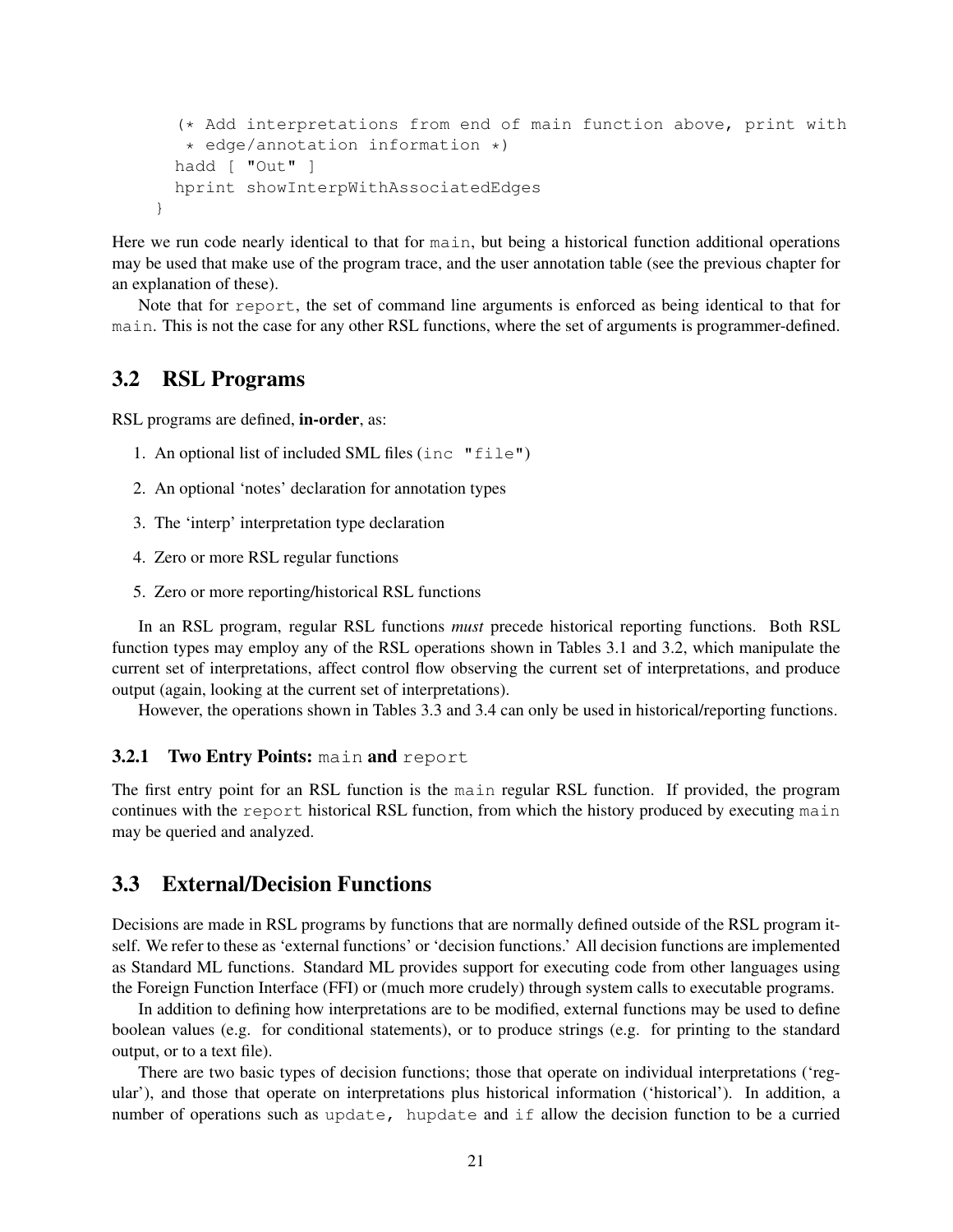function that is first applied to a set of interpretations before returning a function to be applied to individual interpretations. We briefly summarize these different types of decision functions below.

#### 3.3.1 Regular Decision Functions

Other than for munge, regular decision functions that do not employ an observation specification or 'all' are of the form: RslTypes.Interp.r  $\rightarrow$  [output-type] that is to say, a single interpretation is assumed as input, and the appropriate output (boolean, string, or annotated list of interpretations) needs to be returned by the decision function.

[DRAFT: for time, look at rsl/trunk/rsl/rsl-ast.sig for expected types for different operations].

#### 3.3.2 Historical Decision Functions

For historical decision functions (again, other than munge or those using 'all'), the input is a triple, consisting of:

```
(RslTypes.Interp.r * ((string * RslTypes.Annot.t * DGraph.Edge.t) list) HashTable
        * Trace.t) \rightarrow [output-type]
```
This simply states that the decision function must accept an interpretation, the user annotation table (a hash table of (string, annotation, trace graph edge) triples), and a Trace structure (containing information about the program's execution to the current point in the program), and then return the output type expected by an operation.

#### 3.3.3 'all' functions

keyword Whether for regular or historical operations, the all keyword is used to indicate an operation where the decision function must be a curried function. The decision function will first be applied to the set of interpretations, and must return the curried function, along with an annotation (which is stored in the history: see rsl/trunk/rsl/mk-rsl-exec.fun).

Example: see rsl/trunk/tests/cond.

### 3.4 RSL Operations

In this section we provide a very brief summary of the operations available in RSL, and their syntax.

#### 3.4.1 Regular Function Operations

Operations that may be used in both regular and historical RSL functions are summarized in Tables 3.1 and 3.2.

#### 3.4.2 Historical RSL Operations

Operations that may only be used in historical RSL functions are summarized in Tables 3.3 and 3.4. Note that with the exception of hadd, the operations are simply variations of the regular function operations, but where the input to the function is a triple rather than a single interpretation or interpretation set. External functions associated with these 'historical' or 'reporting' operations are passed the current state of a user annotation table (in which edges from the execution trace and/or defined by the programmer are stored), along with the complete execution trace.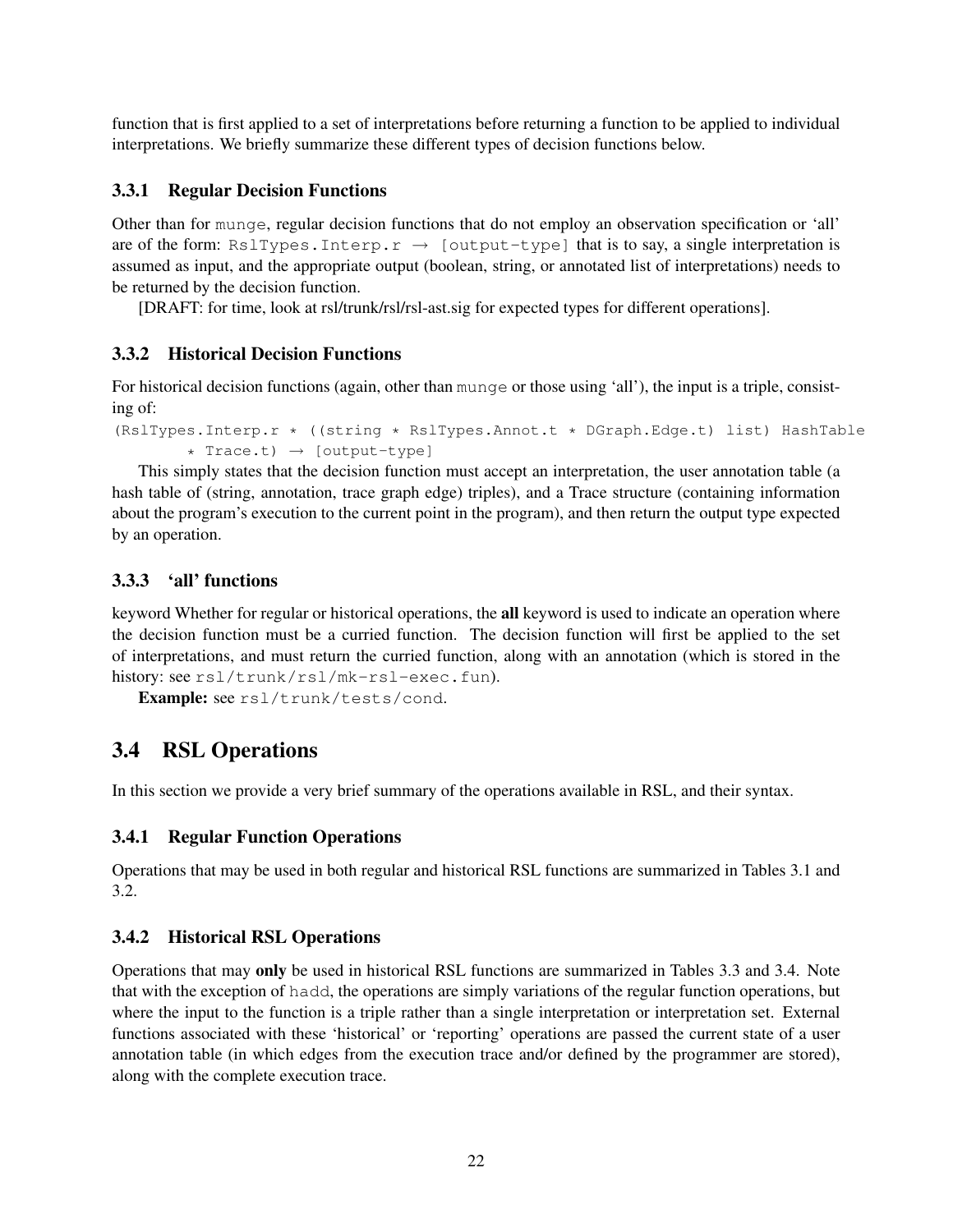| Interpretations                                                        |                                                                                 |  |  |
|------------------------------------------------------------------------|---------------------------------------------------------------------------------|--|--|
| accept                                                                 | Accept (keep) the current set of interpretations (no-op)                        |  |  |
| reject                                                                 | Reject the current set of interpretations (produces empty set)                  |  |  |
|                                                                        | (in reporting/historical functions, also empties user annotation table)         |  |  |
| add [file_name]                                                        | Add interpretations to current set from an ifile                                |  |  |
| update [obs_spec] : [dec_fn]                                           | update each current interpretation using a decision function.                   |  |  |
| update all [obs_spec]: [dec_fn]                                        | As in previous, but first pass current interpretation set to dec_fn, then       |  |  |
|                                                                        | apply resulting curried function dec_fn_curry to each interpretation.           |  |  |
| munge : [dec_fn]                                                       | Replace the current hash-consed interpretation set using dec_fn.                |  |  |
| Output: Standard Output and Standard Error                             |                                                                                 |  |  |
| print [string]                                                         | Print string to standard output.                                                |  |  |
| print ifile                                                            | Print current interpretations as an ifile to standard output.                   |  |  |
| print [obs_spec] : [str_fn]                                            | Print the string produced by str_fn for each interpretation.                    |  |  |
| print all [obs_spec] : [str_fn]                                        | As in previous, but first pass current interpretation set to str_fn, then apply |  |  |
|                                                                        | the resulting curried function str_fn_curry to each interpretation.             |  |  |
| error [string]                                                         | Print string to standard error.                                                 |  |  |
| error ifile                                                            | Print current interpretations as an ifile to standard error.                    |  |  |
| error [obs_spec] : [str_fn]                                            | Print the string produced by str_fn for each interpretation.                    |  |  |
| error all [obs_spec] : [str_fn]                                        | As in previous, but first pass current interpretation set to str_fn, then apply |  |  |
|                                                                        | the resulting curried function str_fn_curry to each interpretation.             |  |  |
| File Output (use write $++$ to append to rather than overwrite a file) |                                                                                 |  |  |
| write [string] to [file_name]                                          | Write string to given file_name.                                                |  |  |
| write ifile to [file_name]                                             | Write current interpretations as an ifile to file_name.                         |  |  |
| write [obs_spec] : [str_fn]                                            | Write the string produced by str_fn for each interpretation.                    |  |  |
| write all [obs_spec] : [str_fn]                                        | As in previous, but first pass current interpretation set to str_fn, then apply |  |  |
|                                                                        | the resulting curried function str_fn_curry to each interpretation.             |  |  |

| Table 3.2: RSL Control Flow Statements |  |  |
|----------------------------------------|--|--|
|----------------------------------------|--|--|

| fun_name([arg list])                                         | Call an RSL function, passing the current set of interpretations<br>(imploitly) along with the given list of arguments. <b>Regular RSL</b><br>functions (fn) may not invoke historical/reporting functions |
|--------------------------------------------------------------|------------------------------------------------------------------------------------------------------------------------------------------------------------------------------------------------------------|
|                                                              | (indicated by hfn)                                                                                                                                                                                         |
| if [obs_spec] [bool_fn] $\{ \dots \}$ else $\{ \dots \}$     | Simple conditional (else branch optional). Note that interpre-<br>tations are individually passed down the true or false branch;                                                                           |
|                                                              | branches that receive no interpretations are not executed.                                                                                                                                                 |
| if all [obs_spec] [bool_fn] $\{ \dots \}$ else $\{ \dots \}$ | As above, but first pass current interpretation set to str_fn, then                                                                                                                                        |
|                                                              | apply the resulting curried function bool_fn_curry to each inter-                                                                                                                                          |
|                                                              | pretation.                                                                                                                                                                                                 |
| while $[obs\_spec]$ $[bool\_fn]$ $\{ \dots \}$               | Apply operations in the given scope to each interpretation mak-                                                                                                                                            |
|                                                              | ing bool fn true, until no no such interpretation remains.                                                                                                                                                 |
| while <b>all</b> [obs_spec] [bool_fn] $\{ \dots \}$          | As above, but first pass current interpretation set to bool_fn, then                                                                                                                                       |
|                                                              | apply the resulting curried function bool_fn_curry to each inter-                                                                                                                                          |
|                                                              | pretation.                                                                                                                                                                                                 |
| duplicate $\{ \dots \} \dots \{ \dots \}$                    | Create two or more scopes that will process the current set of                                                                                                                                             |
|                                                              | interpretations in parallel (independently of one another), and                                                                                                                                            |
|                                                              | return the union of their final interpretation sets as the final re-                                                                                                                                       |
|                                                              | sult.                                                                                                                                                                                                      |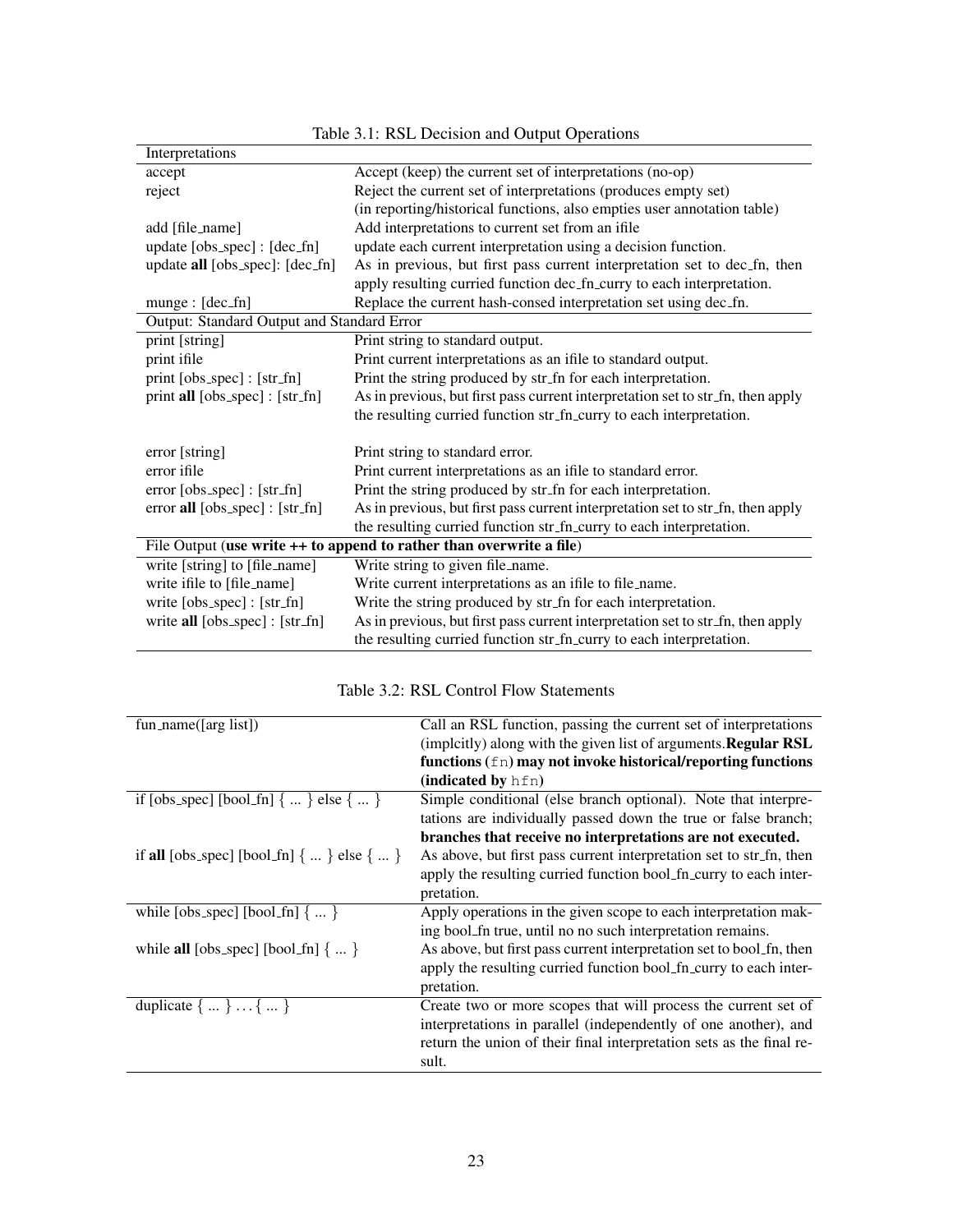| Querying the History (for Interpretations and Trace Graph Edges) |                                                                                                                                                    |  |  |
|------------------------------------------------------------------|----------------------------------------------------------------------------------------------------------------------------------------------------|--|--|
|                                                                  | Add interpretations from the indicated decision points, selected by                                                                                |  |  |
|                                                                  | matching any of a list of regular expressions to portions of deci-                                                                                 |  |  |
|                                                                  | sion labels (e.g. ["dec", "init"] to match all labeled points in the                                                                               |  |  |
| hadd [ [dec_label list] ]                                        | firstExample.rsl program) Regular expressions are defined us-                                                                                      |  |  |
| $\lceil$ : interp_bool $\rceil$                                  | ing awk syntax.                                                                                                                                    |  |  |
| [notes: note_bool]                                               | Interpretations are filtered using the interp_bool function (keeping                                                                               |  |  |
|                                                                  | those making the function true), and edges associated with the set of se-                                                                          |  |  |
|                                                                  | lected interpretations are filtered using note_bool, and added to the                                                                              |  |  |
| hadd all                                                         | user annotation table.                                                                                                                             |  |  |
| $\left[ \ \text{:bool-value} \right]$                            |                                                                                                                                                    |  |  |
| notes : bool_value                                               | As above, but any filters provided are applied to the set of all interpreta-                                                                       |  |  |
| Interpretations                                                  | tions produced.                                                                                                                                    |  |  |
|                                                                  |                                                                                                                                                    |  |  |
| hupdate [obs_spec] : [dec_fn]                                    | update each current interpretation and user annotation table using a<br>decision function.                                                         |  |  |
|                                                                  |                                                                                                                                                    |  |  |
| hupdate all [obs_spec]: [dec_fn]                                 | As in previous, but first pass current interpretation set to dec_fn, then<br>apply resulting curried function dec_fn_curry to each interpretation. |  |  |
|                                                                  |                                                                                                                                                    |  |  |
| hmunge : [dec_fn]                                                | Replace the current hash-consed interpretation set and user annotation                                                                             |  |  |
|                                                                  | table using dec_fn.                                                                                                                                |  |  |
| Output: Standard Output and Standard Error                       |                                                                                                                                                    |  |  |
| hprint [string]                                                  | Print string to standard output.                                                                                                                   |  |  |
| hprint ifile                                                     | Print current interpretations as an ifile to standard output.                                                                                      |  |  |
| hprint [obs_spec] : [str_fn]                                     | Print the string produced by str_fn for each interpretation, also observing                                                                        |  |  |
|                                                                  | the user annotation table and trace.                                                                                                               |  |  |
| hprint all [obs_spec] : [str_fn]                                 | As in previous, but first pass current interpretation set to str_fn, then apply                                                                    |  |  |
|                                                                  | the resulting curried function str_fn_curry to each interpretation.                                                                                |  |  |
| herror [string]                                                  | Print string to standard error.                                                                                                                    |  |  |
| herror ifile                                                     | Print current interpretations as an ifile to standard error.                                                                                       |  |  |
| herror [obs_spec] : [str_fn]                                     | Print the string produced by str_fn for each interpretation also observing                                                                         |  |  |
|                                                                  | the user annotation table and trace.                                                                                                               |  |  |
| herror all [obs_spec] : [str_fn]                                 | As in previous, but first pass current interpretation set to str_fn, then apply                                                                    |  |  |
|                                                                  | the resulting curried function str_fn_curry to each interpretation.                                                                                |  |  |
| File Output (use write ++ to append)                             |                                                                                                                                                    |  |  |
| hwrite [string] to [file_name]                                   | Write string to given file_name.                                                                                                                   |  |  |
| hwrite ifile to [file_name]                                      | Write current interpretations as an ifile to file_name.                                                                                            |  |  |
| hwrite [obs_spec] : [str_fn]                                     | Write the string produced by str_fn for each interpretation also observing                                                                         |  |  |
|                                                                  | the user annotation table and trace.                                                                                                               |  |  |
| hwrite all [obs_spec] : [str_fn]                                 | As in previous, but first pass current interpretation set to str_fn, then apply                                                                    |  |  |
|                                                                  | the resulting curried function str_fn_curry to each interpretation.                                                                                |  |  |
|                                                                  |                                                                                                                                                    |  |  |

Table 3.3: Historical RSL Decision and Output Operations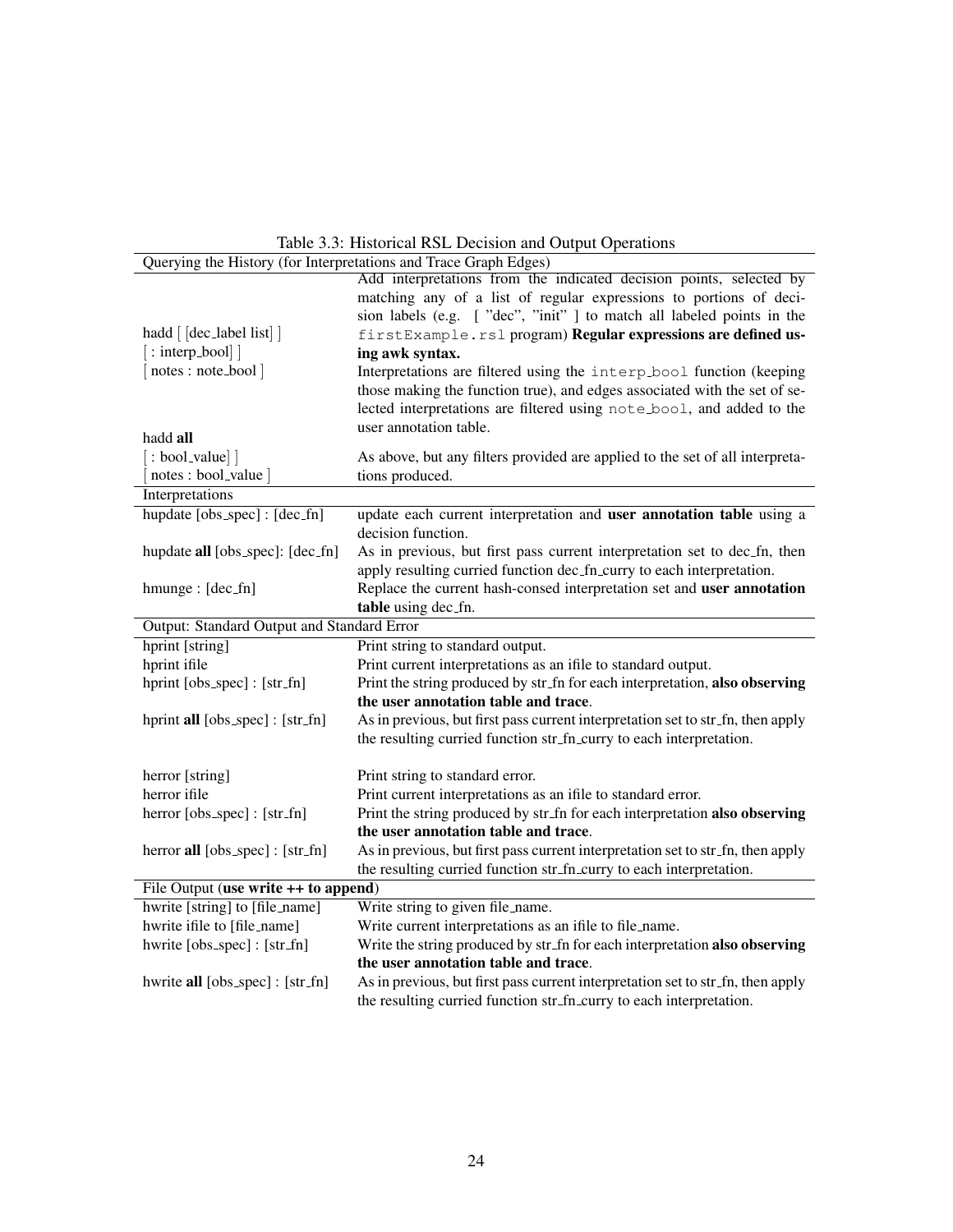Table 3.4: Historical RSL Control Flow Statements

| hif [obs_spec] [bool_fn] $\{ \dots \}$ else $\{ \dots \}$     | Simple conditional (else branch optional) but also observing         |
|---------------------------------------------------------------|----------------------------------------------------------------------|
|                                                               | the user annotation table and trace. Note that interpretations       |
|                                                               | are individually passed down the true or false branch; branches      |
|                                                               | that receive no interpretations are not executed.                    |
| hif all [obs_spec] [bool_fn] $\{ \dots \}$ else $\{ \dots \}$ | As above, but first pass current interpretation set to str_fn, then  |
|                                                               | apply the resulting curried function bool_fn_curry to each inter-    |
|                                                               | pretation.                                                           |
| hwhile [obs_spec] [bool_fn] $\{ \dots \}$                     | Apply operations in the given scope to each interpretation mak-      |
|                                                               | ing bool_fn true, until no no such interpretation remains, but       |
|                                                               | also observing the user annotation table and trace                   |
| hwhile <b>all</b> [obs_spec] [bool_fn] $\{ \dots \}$          | As above, but first pass current interpretation set to bool_fn, then |
|                                                               | apply the resulting curried function bool fn curry to each inter-    |
|                                                               | pretation.                                                           |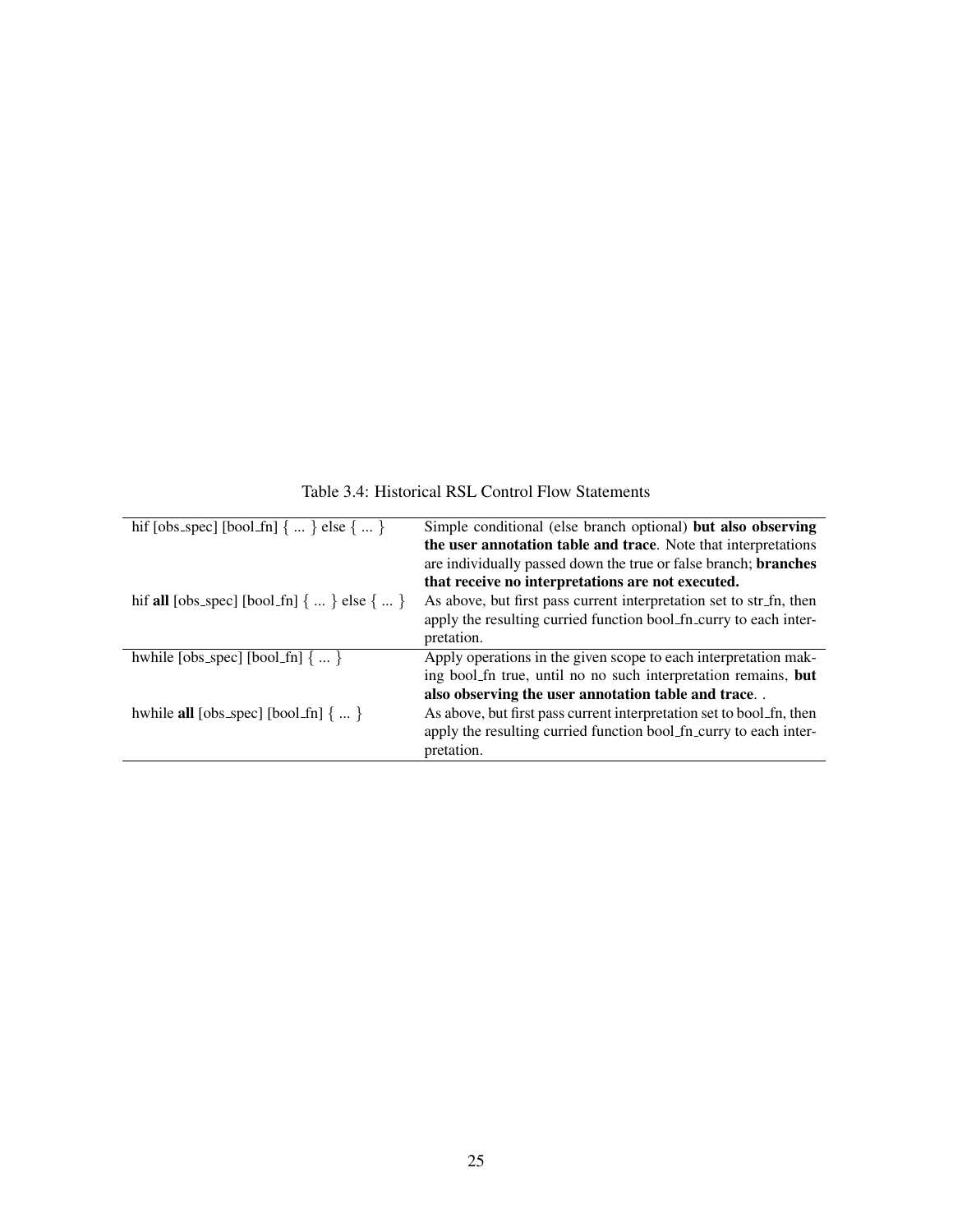## Chapter 4

# Pre-Processing and the RSL Compiler

The current RSL compiler rslc is implemented using a combination of TXL and SML (Standard ML).

### 4.1 inc: including additional SML source files

At the top of an RSL program, any number of .sml files may be included using the syntax:

```
inc "externalDecs.sml"
inc "anotherFile.sml"
```
...

## 4.2 Embedding ML in an RSL program

While it is less-than-ideal style, to support rapid prototyping ML code may be embedded directly within an RSL program, using the syntax  $(*ML*)$ ...  $(*ML*)$ . ML may be embedded in the following parts of an RSL program:

- Before the inc include declarations,
- *•* Before the notes and interp declarations,
- *•* Before a regular or reporting/historical RSL function, or
- *•* In the data declaration section at the top of an RSL function.

Note that RSL functions are mapped to SML functions.

Embedded ML that precedes the include and notes/interpretation type declarations will appear in the file program-types.sml. The remaining ML code is translated and included in the main generated program.sml file produced by rslp for a program named program.rsl.

An example is provided in  $rsl/trunk/tests/mlembed/mlembed.rsl (note: the program takes$ one command line argument).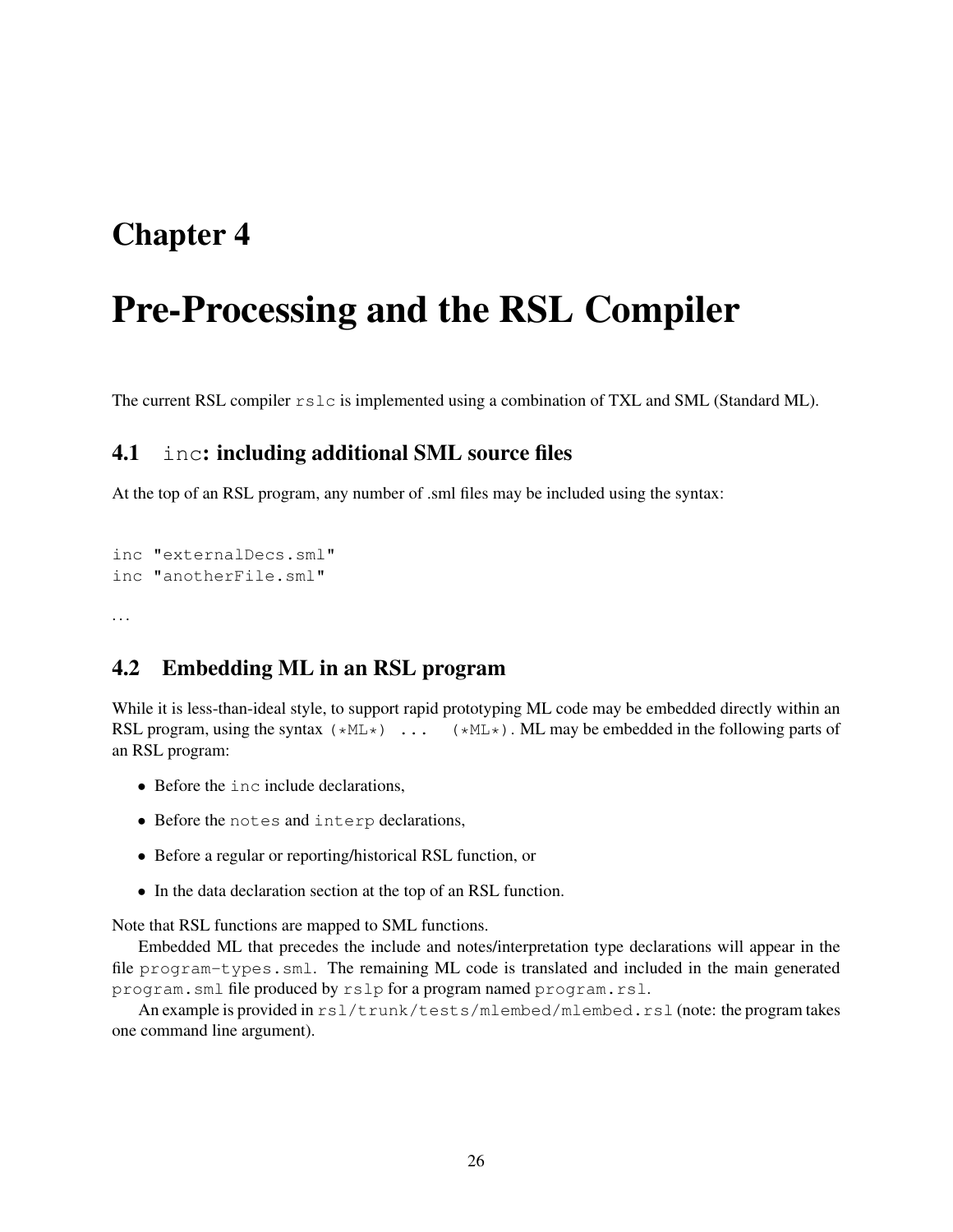## 4.3 Command-Line Arguments

In an RSL program, the number of command-line arguments passed must match the number of commandline arguments named as parameters of the main() function. Consider the following program, which will say hello to the passed command-line arguments.

```
interp:
    field: int
fn main( name1, name2 ) {
    print "Hello " ^ name1 ^ " and " ^ name2
}
hfn report() {
  print "And a Historical Hello for " ˆ name1 ˆ " and " ˆ name2
}
```
This program will say hello to the two passed command line arguments twice: once for the main program, and once for the reporting portion of the program. Note that the same command line arguments are passed to the report() and main() functions with the same identifier names, even if the report function has arguments. This means that the reporting function shown above is transformed so that it is equivalent to:

```
hfn report( arg1, arg 2 ) {
    print "And a Historical Hello for " \hat{ } name1 \hat{ } " and " \hat{ } name2
}
```